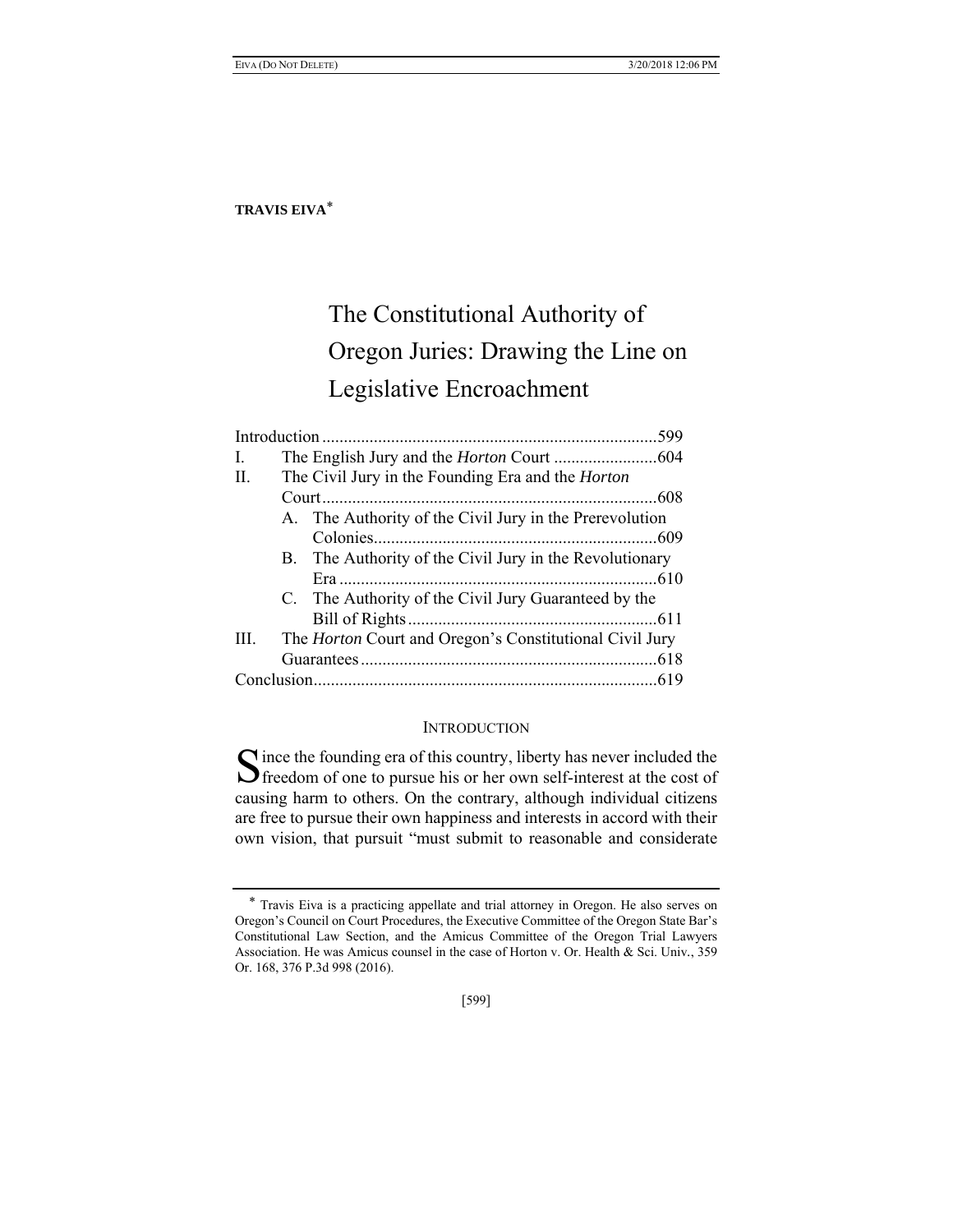restraints"<sup>1</sup> so that "no man  $\dots$  can have a right to infringe the natural rights, liberties or privileges of others."2

Protection from injury by another is the other side of liberty's coin.<sup>3</sup> The civil jury is the American institution that provides that protection. A civil jury's damages verdict not only provides a remedy to restore the losses suffered by a person wrongfully injured by another, but it also deters such injurious conduct in the future by holding the wrongful actor financially accountable for those losses. For that reason, the founders of this nation considered the civil jury the "very palladium" of a free society.<sup>4</sup> As James Madison described, "[t]rial by jury cannot be considered as a natural right, but a right resulting from a social compact, which regulates the action of the community, [and] is as essential to secure the liberty of the people as any one of the preexistent rights of nature."<sup>5</sup>

Because the civil jury uniquely secures the liberty of each citizen from infringement by another, the civil jury trial has been guaranteed in the U.S. Constitution and the constitutions of the states.<sup>6</sup>

The authority of the civil jury is not limited by power or wealth and may be used to hold "the most powerful individual[s] in the state" accountable for "inva[ding] another's right."7 However, its ability to

<sup>&</sup>lt;sup>1</sup> 2 THE DOCUMENTARY HISTORY OF THE SUPREME COURT OF THE UNITED STATES, 1789−1800, at 308, 310 (Maeva Marcus et al. eds., 1988) (U.S. Supreme Court Justice James Iredell's statement to a grand jury (Oct. 12, 1792)).

<sup>2</sup> Philip A. Hamburger, *Natural Rights, Natural Law, and American Constitutions*, 102 YALE L.J. 907, 927 (1993) (quoting Peter Powers, Reverend, Jesus Christ the True King and Head of Government, A Sermon Preached Before the General Assembly of the State of Vermont, on the Day of Their First Election (Mar. 12, 1778)).

<sup>3</sup> *See id.* at 927–28 (explaining that "the equality of liberty had implications for the extent of liberty; it suggested that there were some limits on an individual's freedom to do as he or she pleased and that these limits consisted of the equal rights of others. Put another way, the analysis of equal liberty implied a definition of injury . . . .").

<sup>4</sup> THE FEDERALIST NO. 83 (Alexander Hamilton) (recognizing that the supporters of the constitutional protections for the civil jury trial saw it as the "very palladium of free government"). *See generally Palladium*, AMERICAN DICTIONARY OF THE ENGLISH LANGUAGE, http://webstersdictionary1828.com/Dictionary/palladium (last visited Feb. 2, 2018) (defining "palladium" as "something that affords effectual defense, protection and safety; as when we say, the trial by jury is the palladium of our civil rights").

<sup>5</sup> 1 ANNALS OF CONG. 437 (1789) (Joseph Gales ed., 1834) (statement of James Madison).

<sup>6</sup> U.S. CONST. amend. VII (providing federal constitutional protections for the civil jury trial); TAYLOR ASEN, STATE CONSTITUTIONAL PROVISIONS, STATUTES, AND COURT DECISIONS ON TRIAL BY JURY (2011) (listing the state constitutional protections for the civil jury).

<sup>7</sup> *See* 3 WILLIAM BLACKSTONE, COMMENTARIES ON THE LAWS OF ENGLAND 380 (1768).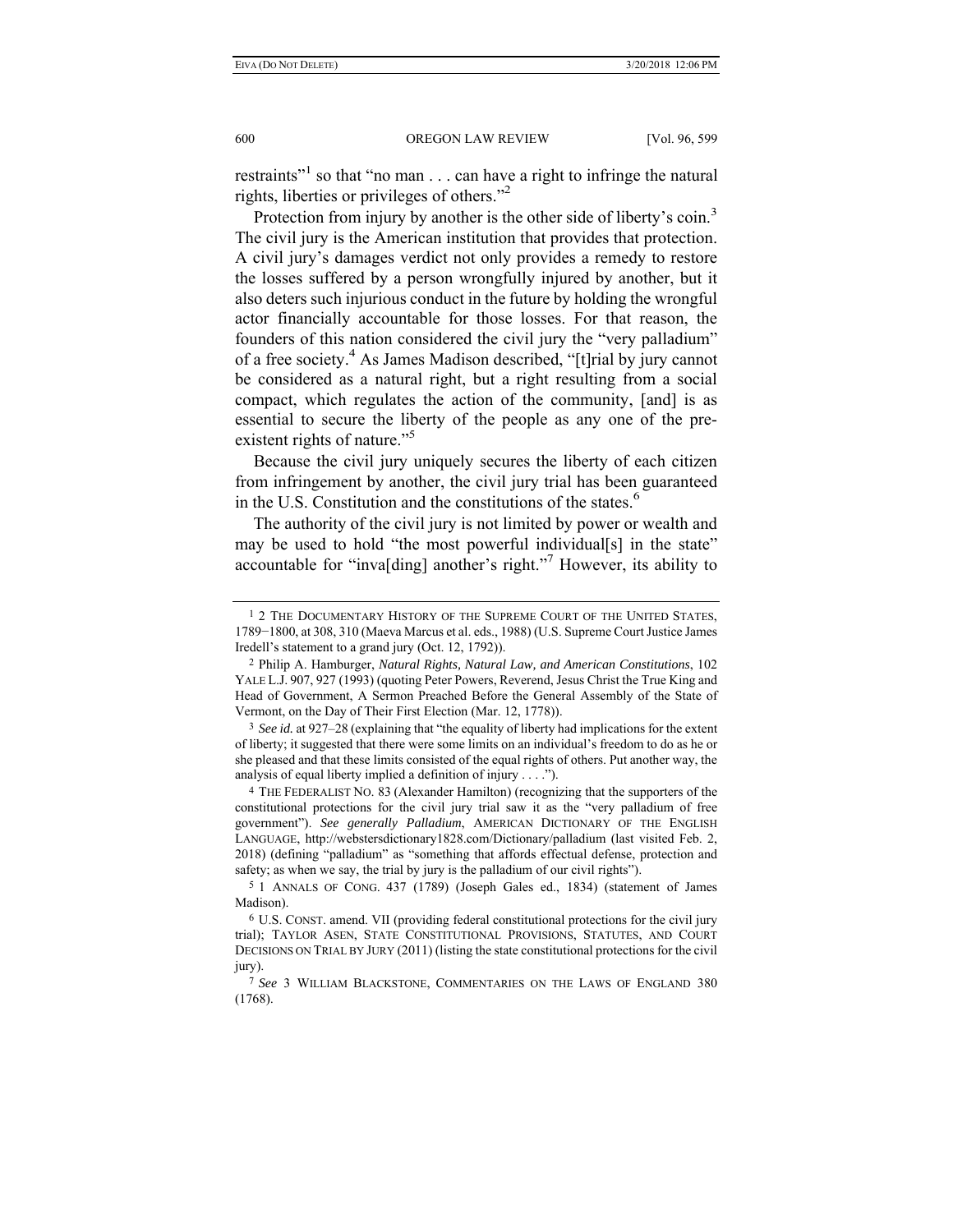provide a check on the conduct of the powerful has made it the natural target of the powerful.<sup>8</sup> For the last forty years, "the civil justice system as a whole, and the civil jury particularly, have been the targets of a sustained attack by" powerful interest groups that seek to avoid paying the costs for the harms they cause others in the course of advancing their own interests.<sup>9</sup> Such groups have consistently lobbied state legislatures to pass statutes that limit the amount of jury-assessed damages that a court can impose against a person or corporation that wrongfully harms another, no matter how egregious the conduct or how profound the harm caused. $10$ 

For example, in 1991, the state of Oregon passed a damages cap that limited the liability of the state and its employees to \$200,000 for any harms they may cause an Oregonian.<sup>11</sup> Under that law, if a state employee recklessly drove a government vehicle and caused a child to suffer paralysis, the maximum compensation that child could receive

11 *See* OR. REV. STAT. § 30.270(1)(b) (1991) (repealed 2009). A brief history of this statute, known as the Oregon Tort Claims Act, is worth noting. In most states, sovereign immunity was a common law doctrine only, and, accordingly, state supreme courts had authority to dispose of it. Because the doctrine of sovereign immunity was rooted in the archaic notion that a lord has the privilege to kill or maim his subjects without consequence, a notion that was irrational in a democratic society, most state courts abandoned it in the mid-twentieth century. *See generally* Ronald B. Lansing, *The King Can Do Wrong! The Oregon Tort Claims Act*, 47 OR. L. REV. 357, 358 (1968) (discussing the disfavor of the common law doctrine of sovereign immunity). However, in 1961, the Oregon Supreme Court interpreted article IV, section 24, of the Oregon Constitution as constitutionally preserving the common law doctrine of sovereign immunity and providing that only the legislature could waive that immunity. *See* Vendrell v. Sch. Dist. No. 26C Malheur Cty., 226 Or. 263, 278, 360 P.2d 282, 289 (1961) ("Our Constitution is framed on the premise that the state is immune from suit and that if immunity is lifted it shall be done so by the action of the legislature."); *see also* Borden v. City of Salem, 249 Or. 39, 49, 436 P.2d 734, 739 (1968) (Goodwin, J., concurring) ("Whether or not sovereign immunity is a disfavored policy in a majority of the states is irrelevant in this state." (citing *Vendrell*, 226 Or. at 263, 360 P.2d at 282)). The Oregon legislature thereafter passed the Oregon Tort Claims Act in 1967 and partially waived sovereign immunity for the state's tortious conduct. *See generally* Lansing, *supra*. Over the following fifty years, the statute was amended numerous times. OR. REV. STAT. § 30.260 (chronicling enactment and amendments from 1967−2009). The 1991 statute cited in the beginning of this footnote is one such version of the Act.

<sup>8</sup> Sheldon Whitehouse, *Restoring the Civil Jury's Role in the Structure of Our Government*, 55 WM. & MARY L. REV. 1241, 1254 (2014).

<sup>9</sup> *See id.*

<sup>10</sup> *See id.* at 1254–55.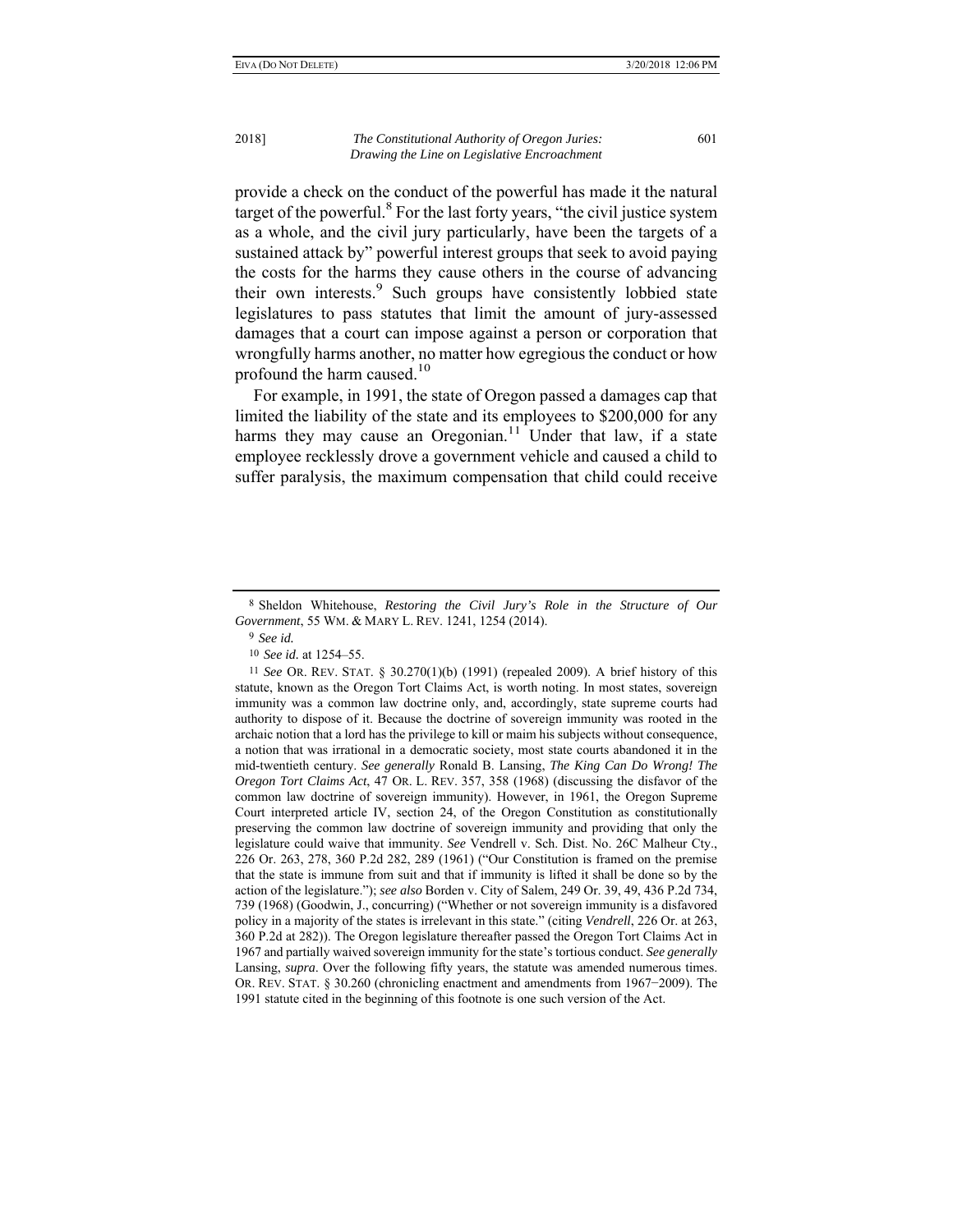for the harm to her life and liberty was \$200,000, even if a civil jury assessed those harms to be far in excess of that amount.<sup>12</sup>

Similarly, in 1987, the Oregon legislature passed a damages cap that limited the liability of private actors, including corporations, to \$500,000 for noneconomic harms they cause to any Oregonian.<sup>13</sup> Again, under that law, it does not matter if the harm permanently destroyed a person's liberty to freely live his or her life (such as in cases of permanent paralysis, debilitating brain injury, or death), or that a jury reasonably assessed that the profound harms caused far exceeded the capped amount. Under the statute, the wrongful actor would have no obligation to compensate the person injured for any harms that a jury valued above the \$500,000 cap. Said differently, rather than protect the liberty of the injured person, the cap provides a privilege for wrongful actors to cause profound harms and violations of human liberty without an obligation to compensate for all the harms inflicted.

In *Lakin v. Senco Products Inc.*, the Oregon Supreme Court addressed whether the \$500,000 statutory cap violated the right to a civil jury trial under article I, section 17, of the Oregon Constitution.<sup>14</sup> There, the defendant manufactured and sold a defective nail gun.<sup>15</sup> As a result of that defect, the gun shot a nail into the skull of John Lakin, causing him to suffer a life-changing brain injury and partial paralysis.16 The jury found that Mr. Lakin suffered \$2 million in damages for those harms to the quality of his life.<sup>17</sup> However, the trial court applied the statutory cap on noneconomic damages and reduced the manufacturer's liability for those damages to  $$500,000$ .<sup>18</sup>

On appeal to the Oregon Supreme Court, the manufacturer argued, among other things, that Oregon's Constitution was not violated because the statutory cap was applied after the jury made its determination of damages; therefore, Mr. Lakin had enjoyed his

<sup>12</sup> *See* Clarke v. Or. Health Scis. Univ., 343 Or. 581, 610, 175 P.3d 418, 434 (2007) (holding that this cap on damages violated the injured party's right to a remedy under article I, section 10, of the Oregon Constitution).

<sup>13</sup> OR. REV. STAT. § 18.560(1) (1987), *amended by* OR. REV. STAT. § 31.710(1) (2017).

<sup>14</sup> Lakin v. Senco Prods., Inc., 329 Or. 62, 987 P.2d 463, *modified*, 329 Or. 369, 987 P.2d 476 (1999), *overruled by* Horton v. Or. Health & Sci. Univ., 359 Or. 168, 250, 376 P.3d 998, 1044 (2016); *see also* OR. CONST. art. I, § 17 ("In all civil cases the right of Trial by Jury shall remain inviolate.").

<sup>15</sup> *Lakin*, 329 Or. at 67, 987 P.2d at 467.

<sup>16</sup> *Id.* at 67–68, 987 P.2d at 467.

<sup>17</sup> *Id.* at 66, 987 P.2d at 466.

<sup>18</sup> *Id.* at 66–67, 987 P.2d at 466.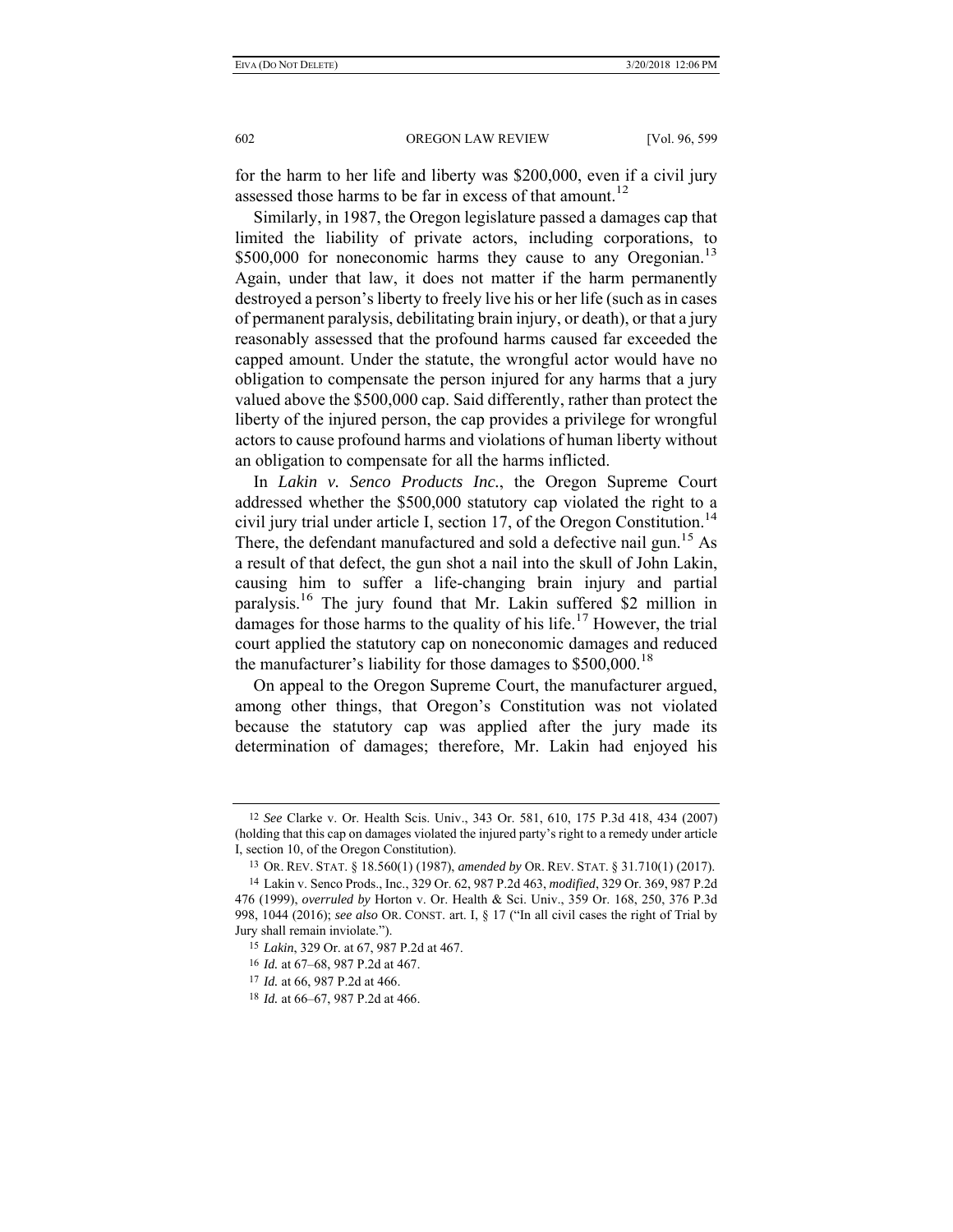procedural right to a jury trial.<sup>19</sup> The court rejected the argument, explaining that it

ignores the constitutional magnitude of the jury's fact-finding province, including its role to determine damages. [To argue contra is to assert] that the right to trial by jury is not invaded if the jury is allowed to determine facts which go unheeded when the court issues its judgment. Such an argument pays lip service to the form of the jury but robs the institution of its function.20

For that and other reasons, the *Lakin* court ultimately held that the statutory cap on damages "prevent[ed] the jury's award from having its full and intended effect," and, consequently, violated Mr. Lakin's right to a civil jury trial under the Oregon Constitution.<sup>21</sup>

But *Lakin* was not long for this world. Recently, in *Horton v. Oregon Health & Science University*, the Oregon Supreme Court overruled Lakin.<sup>22</sup> There, the jury found that a state employee caused an infant child to suffer over \$6 million in economic losses and an additional \$6 million in noneconomic losses.<sup>23</sup> The state pointed to a new statutory cap on damages for all cases involving state actors and argued that the statute required the trial court to order that the state should pay less than twenty-five percent of the costs of the harms it caused the child.<sup>24</sup>

The Oregon Supreme Court reviewed Oregon's constitutional protections for the civil jury and explained that the state constitution did not prevent Oregon's legislature from passing a statutory cap that effectively vetoed the jury's damages verdict.<sup>25</sup> The court held that whatever protections article I, section 17, may afford a litigant, it did not prevent the state legislature from requiring a judge to reduce the accountability of the defendant for the harms the litigant caused or to otherwise reduce the amount the jury deemed necessary to restore the liberty and quality of life that the defendant took from the injured person.26 As a result, Oregon's constitutional guarantee of a civil jury for the protection of liberty yields to the power of the state legislature

<sup>19</sup> *See id.* at 79, 987 P.2d at 473.

<sup>20</sup> *Id.* at 79–80, 987 P.2d at 473 (alteration in original) (quoting Sofie v. Fibreboard Corp., 771 P.2d 711, 721 (Wash. 1989) (holding that statutory caps on damages violate the right to a jury trial under Washington's Constitution)).

<sup>21</sup> *Lakin*, 329 Or. at 79, 987 P.2d at 473.

<sup>22</sup> Horton v. Or. Health & Sci. Univ*.*, 359 Or. 168, 244, 376 P.3d 998, 1044 (2016).

<sup>23</sup> *Id.* at 171, 376 P.3d at 1002.

<sup>24</sup> *See id.* at 172–73, 376 P.3d at 1002.

<sup>25</sup> *Id.* at 250, 376 P.3d at 1044.

<sup>26</sup> *See id.* at 244, 376 P.3d at 1041.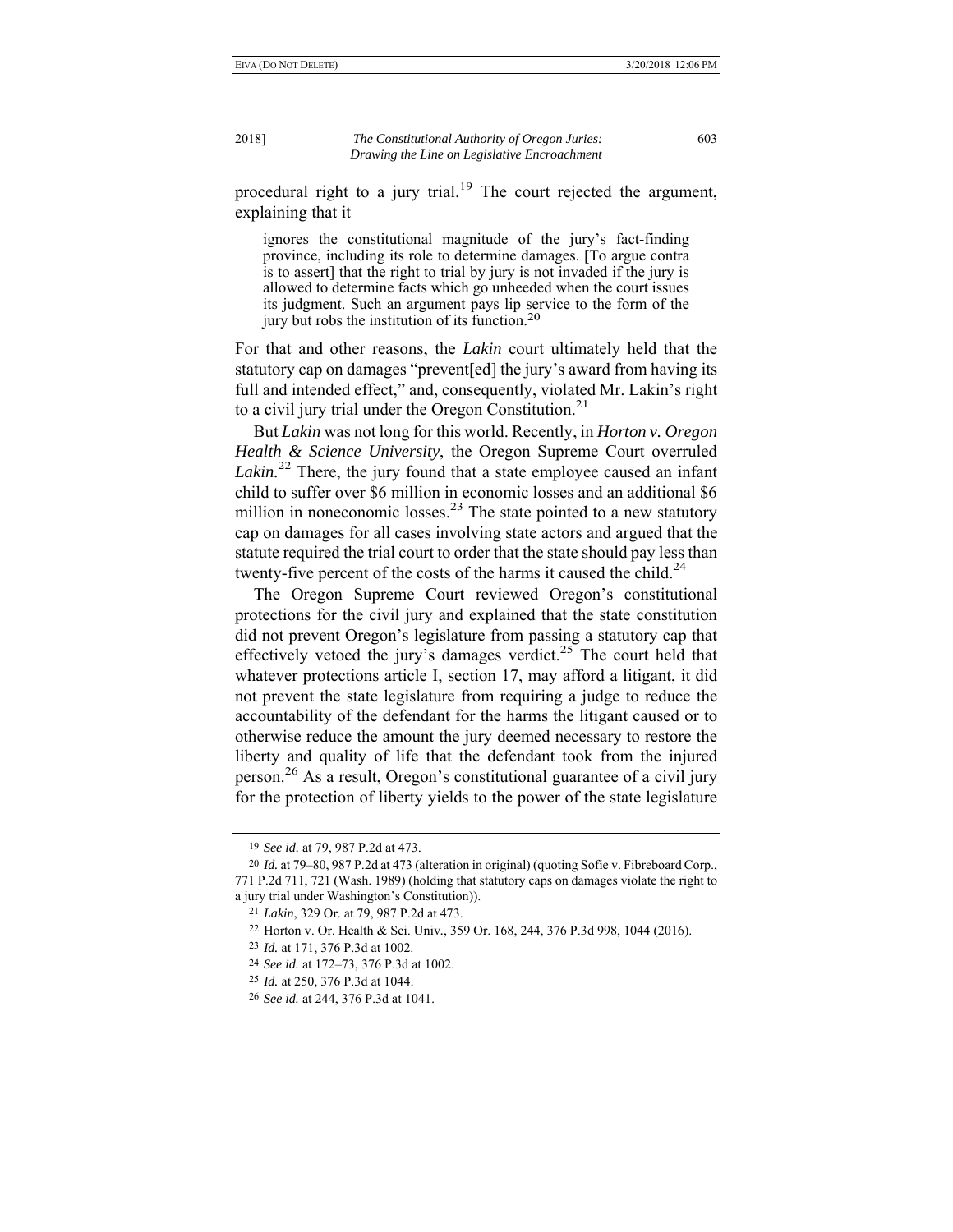to grant defendants the privilege to violate the liberty and freedom of others without accountability.

This Article questions the Oregon Supreme Court's analysis and, ultimately, its holding in *Horton*. Specifically, the Article reviews the history of the civil jury trial, leading up to its inclusion in the Oregon Constitution. It compares that history to the historical conclusions emphasized by the *Horton* court to justify its decision. The comparison suggests that the court's reasoning in *Horton* is flawed by the omission of important historical context and events. The Article concludes that *Horton* was wrongly decided and that the court should revisit the matter at the earliest opportunity to restore the protections afforded to Oregon's citizens by the civil jury.

### I

# THE ENGLISH JURY AND THE *HORTON* COURT

In *Horton*, the court acknowledged the influence of the English understanding of the civil jury before the American Revolution on Oregon's constitutional protections of the institution:

In considering [the scope of the right to a jury trial], we begin with Blackstone, whose writing on the civil jury trial was influential in shaping American thought on that issue . . . . In describing the attributes of the right, Blackstone focused solely on the procedures associated with jury trials . . . . In focusing on the procedural benefits of civil jury trials, Blackstone did not suggest that the right to a civil jury imposed a substantive limit on the ability of . . . parliament to define the legal principles that create and limit a person's liability.27

In other words, the *Horton* court suggests that the English understanding of the civil jury, which was eventually passed on to the American colonies, was merely a procedural institution and that Parliament was free to legislatively limit any liability suggested by a jury's findings.

That is not so. As shown in the historical review below, the jury was not an institution subjugated to government, but represented a unique allocation of governing power to the people. The English jury preserved in the hands of the people the authority to administer justice over the decisions of Parliament or any other government office.

During the medieval beginnings of the English common law, civil disputes, which largely involved controversies between tenants and

<sup>27</sup> *Id.* at 236–38, 376 P.3d at 1036–37.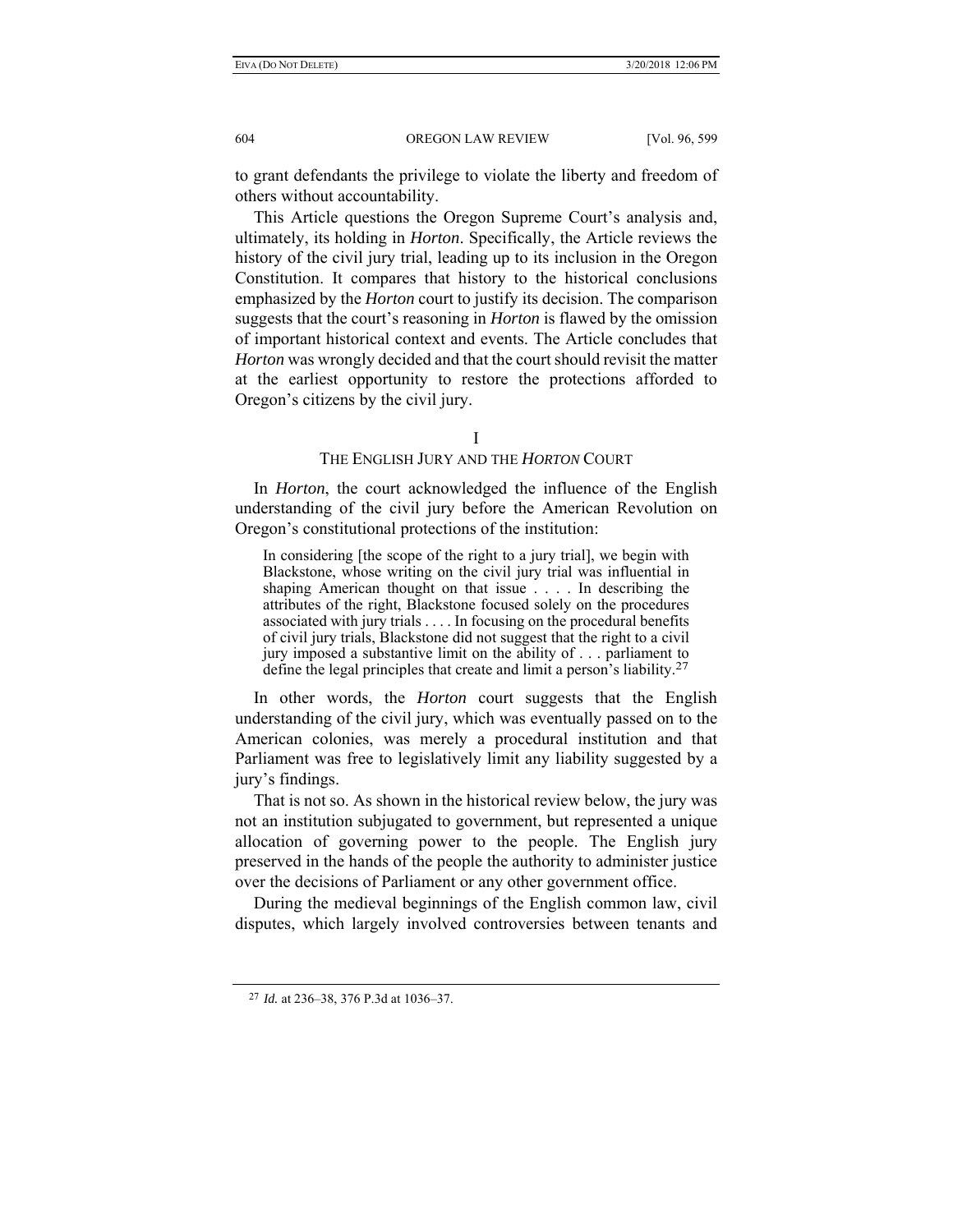landowners, were resolved in favor of those with access to power. <sup>28</sup> England embraced the practice of trial by combat in which the opposing parties championed their own causes by fighting one another to submission or death.<sup>29</sup> The loser of the fight lost everything—land, dignity, and protections of law.<sup>30</sup> Moreover, trial was not a fair fight. By rule, a party could produce a hired champion in court, who was paid to fight in place of the disputing party, $31$  but that privilege to substitute a hired fighter belonged to landowners only. A tenant could not "substitute another in Court for the purpose of undertaking the defence, unless it be his own lawful Son [sic]." $32$  In the end, the facts and merits of the dispute did not matter, it was those with access to power and wealth that directed the course of justice.

That medieval institution of trial decided by power and wealth eventually gave way to procedures to ensure justice on the merits of the case through the Grand Assize.<sup>33</sup> Considered to be far more equitable than trial by battle, the Grand Assize marked the beginnings of the civil jury in which "twelve lawful Knights" would decide "which of the litigating parties, ha[d] the greater right" to prevail based on their weighing of "the testimony of many credible witnesses."<sup>34</sup> The practice of trials on the merits by indifferent men, not government officials, spread and eventually developed into the trial by jury enjoyed throughout England. $35$ 

Through the centuries, the civil jury trial came to be considered the "glory of the English Law" because it allocated governing authority to community members to hold powerful and wealthy individuals accountable for wrongs committed on those of lesser station.<sup>36</sup> In 1768, William Blackstone explained:

[A] competent number of sensible and upright jurymen . . . will be found the best investigators of truth, and the surest guardians of

<sup>28</sup> HUNT JANIN, MEDIEVAL JUSTICE: CASES AND LAWS IN FRANCE, ENGLAND AND GERMANY, 500-1500, 86–87 (2004); JOHN BEAMES, A TRANSLATION OF GLANVILLE: A TREATISE ON THE LAWS AND CUSTOMS OF THE KINGDOM OF ENGLAND 46 (1812).

<sup>29</sup> JANIN, *supra* note 28, at 86–87.

<sup>30</sup> *Id.* at 87.

<sup>31</sup> BEAMES, *supra* note 28, at 46.

<sup>32</sup> *Id.*

<sup>33</sup> *See id.* at 54.

<sup>34</sup> *Id.* at 56, 58.

<sup>35</sup> *See* Stephan Landsman, *The Civil Jury in America: Scenes from an Underappreciated History*, 44 HASTINGS L.J. 579, 591 (1993).

<sup>36</sup> *See* BLACKSTONE, *supra* note 7, at 379–81.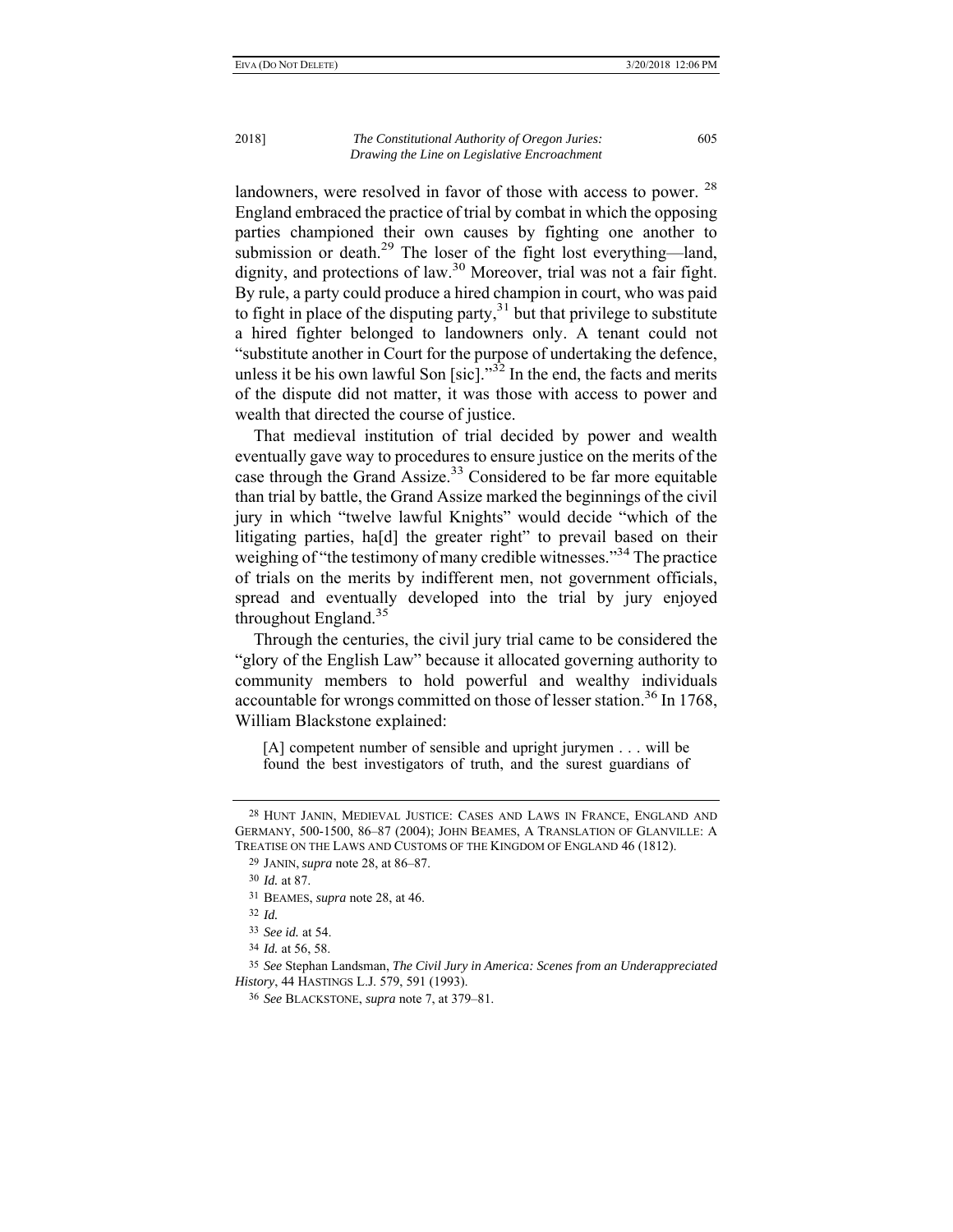public justice. For the most powerful individual in the state will be cautious of committing any flagrant invasion of another's right, when he knows that the fact of his oppression must be examined and decided by twelve indifferent men, not appointed till the hour of trial; and that, when once the fact is ascertained, the law must of course redress it. This therefore preserves in the hands of the people that share which they ought to have in the administration of public justice, and prevents the encroachments of the more powerful and wealthy citizens.37

Blackstone's description of the civil jury emphasized several fundamental and substantive values that the English saw in the institution. Indeed, far from the *Horton* court's suggestion to the contrary, Blackstone did not "focus[] solely on the procedures associated with jury trials" when describing the value of the institution.38 Rather, Blackstone significantly focused on England's allocation of substantive decision-making authority in the jury and how that allocation provides a superior means to ensure justice on equitable terms and ultimately preserves liberty.

Blackstone emphasized that the civil jury assumed governing authority as the "guardians of public justice," whose authority reached to the "most powerful individual in the state."39 He suggested that the mere threat of being held accountable by a jury would cause "the most powerful individual in the state [to] be cautious of committing any flagrant invasion of another's right."40 Blackstone did not indicate, as the *Horton* court suggests, that Parliament could limit the liability of those before the jury. On the contrary, he suggested the opposite when he stated that there was no person in England beyond the reach of the civil jury's authority to administer justice.

Blackstone also emphasized that the institution "*preserves* [the administration of public justice] in the hands of the people," rather than the "powerful and wealthy."41 That preservation in the hands of the people is directly at odds with the *Horton* court's suggestion that Blackstone indicated that the power was preserved in Parliament to limit the authority of the jury to impose liability. The *Horton* court's view, that the jury's decision-making authority necessarily yields to whatever limitations Parliament sees fit, preserves nothing in the hands of the people. Contrary to Blackstone, *Horton* ultimately determined

<sup>37</sup> *Id.* at 380.

<sup>38</sup> Horton v. Or. Health & Sci. Univ*.*, 359 Or. 168, 236, 376 P.3d 998, 1037 (2016).

<sup>39</sup> BLACKSTONE, *supra* note 7, at 380.

<sup>40</sup> *Id.*

<sup>41</sup> *Id.*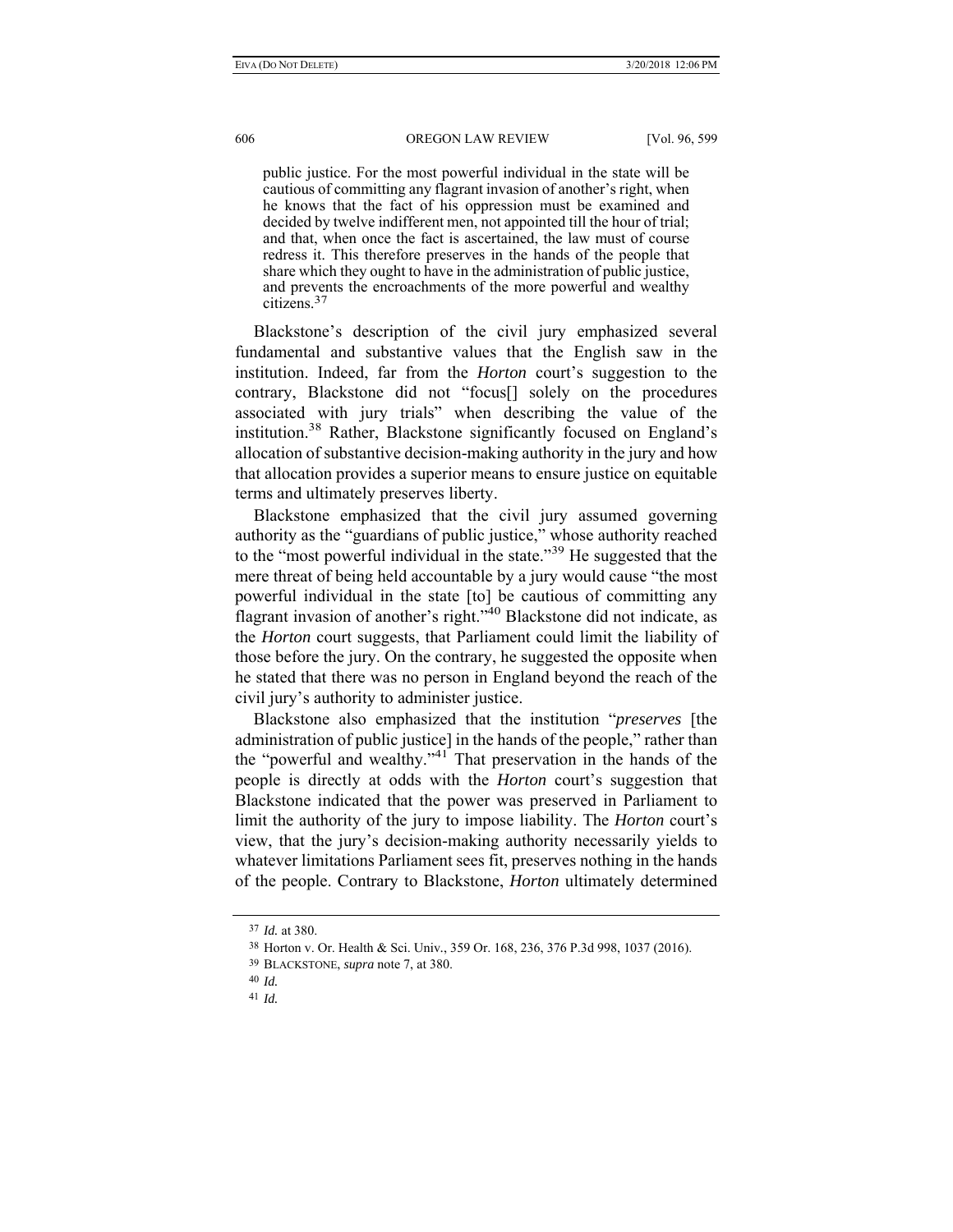that once the fact is ascertained by the jury, the law *need not* redress it, but instead can ignore it. $42$ 

Blackstone's description also highlighted that the civil jury ensured that the administration of justice was not predetermined, but instead turned on the decision-making authority of "indifferent" persons appointed at the hour of trial. Justice was meted out on the merits and nothing else.<sup>43</sup> The *Horton* court suggests that Parliament was free to set a limitation on liability so low that the outcome of the jury's decision is, as a practical matter, predetermined and substantively meaningless. For example, in the *Horton* court's view, Parliament could freely pass legislation that all defendants that a jury finds liable for assault will pay no more than a penny's worth of damages, no matter the jury's finding of the actual damages caused. Such ability of Parliament to predetermine the substantive meaning of a civil jury trial is directly contrary to Blackstone's description of the jury's authority arising at the time of trial to indifferently administer justice based on the facts at hand.

Notwithstanding the analysis of the *Horton* court, Blackstone particularly warned the English against allowing any limitation on the authority of the jury to resolve civil disputes. He urged that

the decision of facts, without the intervention of a jury, . . . is a step towards establishing aristocracy, the most oppressive of absolute governments . . . . It is therefore, upon the whole, a duty which every man owes to his country, his friends, his posterity, and himself, to . . . guard with the most jealous circumspection against the introduction of new and arbitrary methods of trial, which, under a variety of plausible pretences [sic], may in time imperceptibly undermine this best preservative of English liberty.<sup>44</sup>

In sum, the *Horton* court incorrectly described the English jury as merely a preferred procedure for fact finding that yielded to parliamentary whims to take away the institution's authority to protect the liberty of the citizenry. On the contrary, the English believed that the necessary authority to protect against undue harms and guard against injustice was preserved in the civil jury and was not to be freely manipulated by Parliament.

<sup>42</sup> *See Horton*, 359 Or. at 253–54, 376 P.3d at 1046. *Compare id. with* BLACKSTONE, *supra* note 7, at 380 ("[W]hen once the fact is ascertained, the law must of course redress it. This therefore preserves in the hands of the people that share which they ought to have in the administration of public justice . . . .").

<sup>43</sup> BLACKSTONE, *supra* note 7, at 380.

<sup>44</sup> *Id.* at 380–81.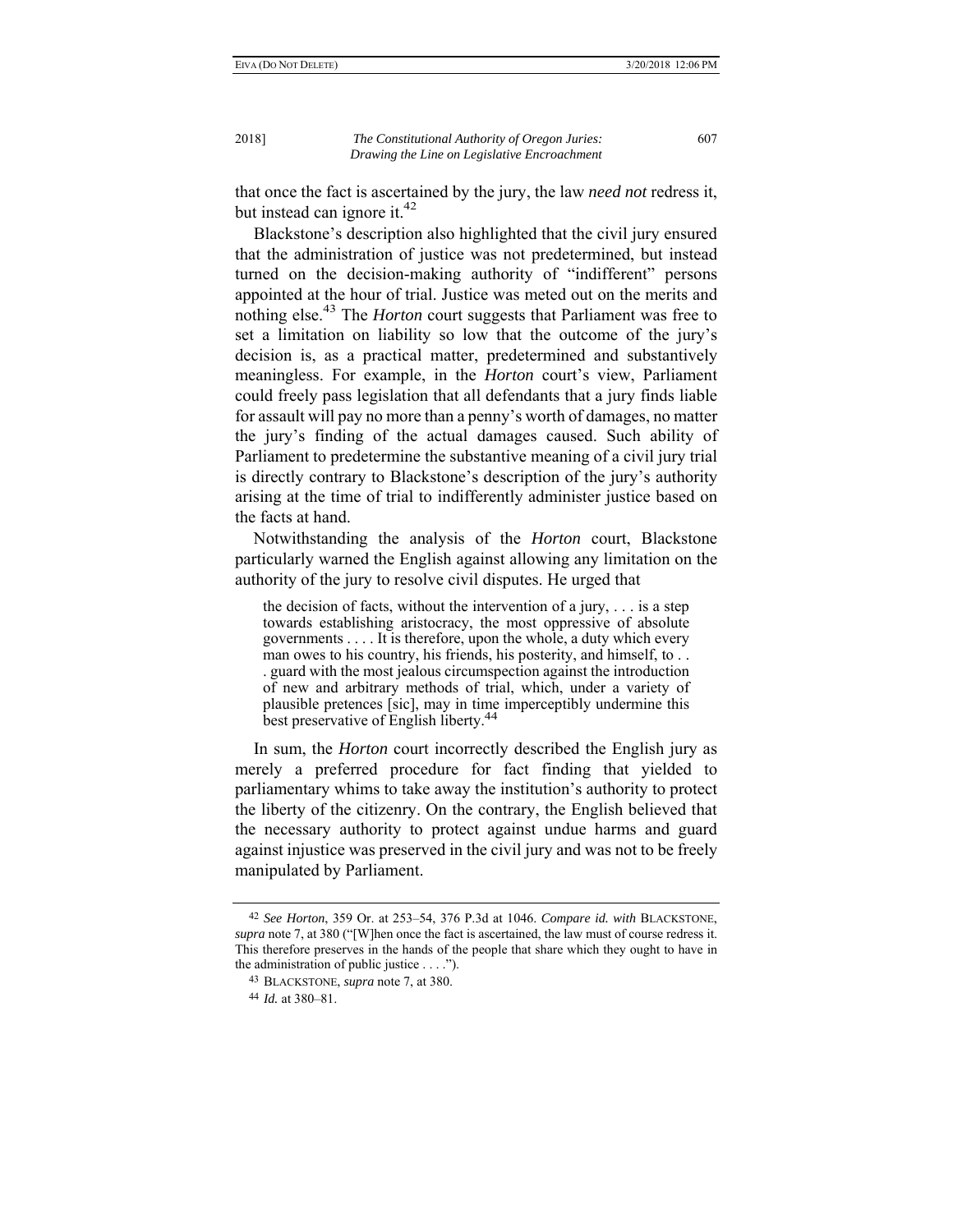# THE CIVIL JURY IN THE FOUNDING ERA AND THE *HORTON* COURT

The *Horton* court also concluded that the history of the civil jury during the founding era of the United States indicates that the founders valued the institution solely because a jury provided a superior procedural mechanism to a judge for deciding facts.45 The *Horton* court further suggested that the historical record does not indicate that the founders had any desire to limit the ability of the legislature to freely curtail the authority of the civil jury.

[B]efore the revolution, one issue that divided the colonies from England was "the extent to which colonial administrators were making use of judge-tried cases to circumvent the right of civil jury trial." . . . The concern . . . was that decision-making authority was being improperly shifted from a jury composed of American citizens to a judge who was beholden to a British monarch. The perceived value of a civil jury trial lay in the jury's ability to provide a fair application of the law to the facts in an individual case, not in any substantive limitation that the civil jury trial placed on the legislature's lawmaking authority.

 Despite the value that the colonists placed on having a jury rather than a colonial judge decide civil claims, the Constitutional Convention did not include a civil jury trial guarantee in the constitution, although the convention did guarantee a jury trial in criminal cases . . . .

When the states were deciding whether to ratify the constitution. one of the primary objections to the federal constitution was that it lacked a bill of rights, including a right to a civil jury trial in the federal courts. One argument was that by providing for jury trials in criminal but not civil cases, the constitution had, *sub silentio*, eliminated a right to civil jury trials in the federal courts. [In *Federalist No. 83*,] Hamilton explained, however, that the constitution did not prohibit the use of civil juries in federal court but instead had left it to Congress to decide in which class of civil cases jury trials should be available. In Hamilton's view, the strongest argument for guaranteeing a right to a civil jury trial was to check biased or corrupt judges . . . . Hamilton explained, the better course was the one that the Constitutional Convention had chosen—leaving it to Congress to define which class of civil cases should be tried to a jury and which should be tried to a judge . . . .

 Despite Hamilton's arguments against including a civil jury trial right in the federal constitution, the anti-federalists' objections to the right's omission "struck a very responsive chord in the public" and ultimately carried the day . . . . [T]he anti-federalists' objections were not based solely on the ground that juries would be more accurate than judges. Rather . . . [they] intimated . . . that juries would provide

<sup>45</sup> *Horton*, 359 Or. at 241–43, 376 P.3d at 1039–40.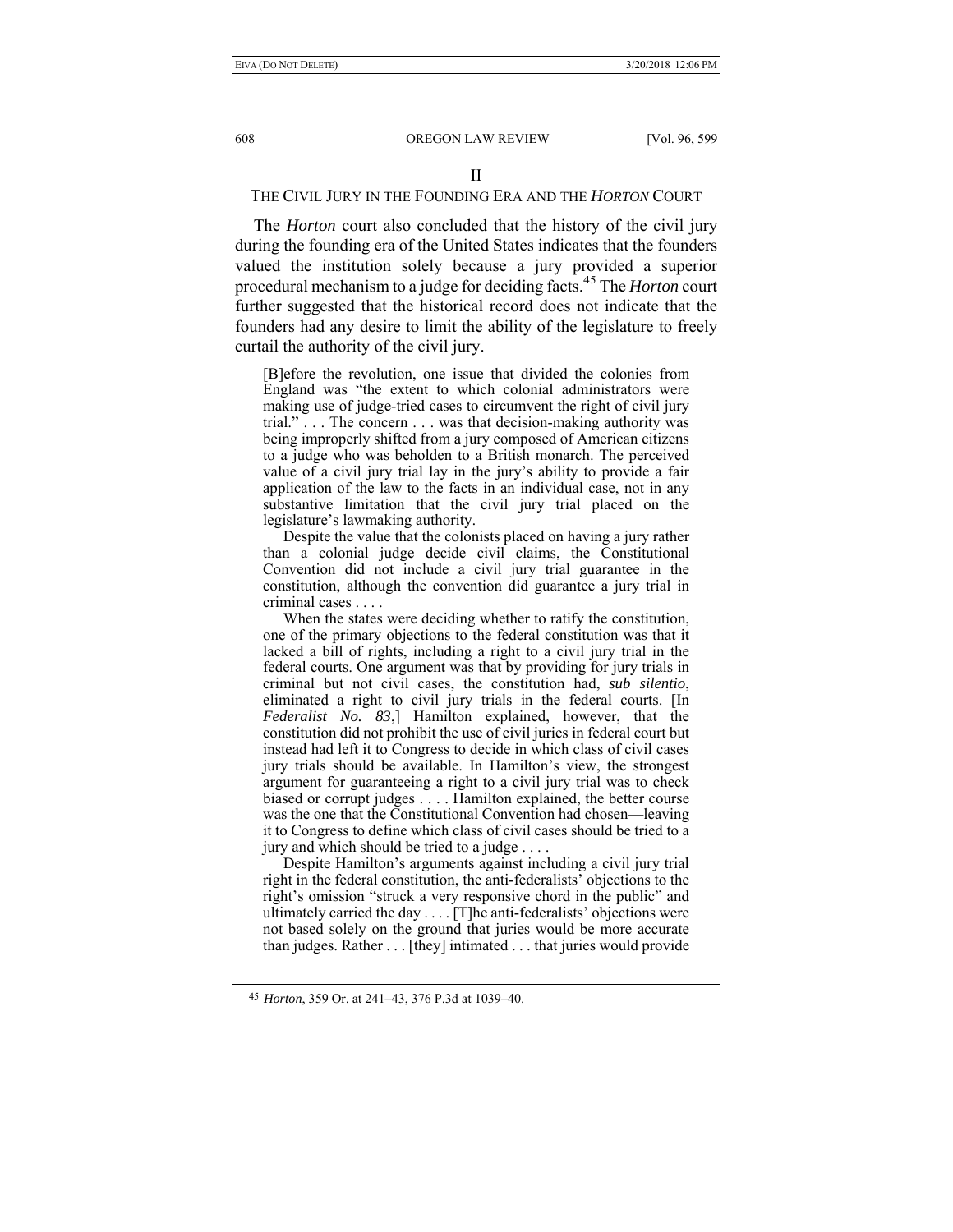American debtors greater relief from British creditors than federal judges would. That intimation did not reflect a belief that the right to a civil jury trial would impose a substantive limitation on legislatures

. . . . After the states ratified the constitution and Congress took up the Bill of Rights, an 11-person committee proposed the essence of what became the [right to a civil jury trial under the] Seventh Amendment.<sup>46</sup>

In short, the *Horton* court concluded that the founders only constitutionally guaranteed that a civil jury, rather than a judge, must decide the facts in the case, but such constitutional protection did not prohibit the legislature from limiting liability that necessarily flows from those facts.

However, a more thorough review of the history yields a different conclusion. Three things in particular indicate that the founders wished to prevent legislative encroachment on the decision-making authority of civil juries: (1) how the colonists viewed the authority of the civil jury before the revolutionary era, (2) how the colonists viewed the role of the civil jury in relation to the legislation of Parliament and the crown during the revolutionary era, and (3) the civil jury authority demanded and won by constitutional delegates during the ratification of the Constitution.

# *A. The Authority of the Civil Jury in the Prerevolution Colonies*

Blackstone's *Commentaries on the Laws of England*, and its elevation of the jury trial as the glory of the English law, was a best seller in the colonies. $47$  During the time before the Revolution, the civil jury "sank deep roots into American soil" as an institution to redress individual grievances and preserve liberty.<sup>48</sup> That was particularly so because it was one of the only offices of colonial governance in which Parliament permitted the colonists to exercise substantial authority.<sup>49</sup>

The colonists particularly understood that civil jury authority extended to awarding large money damages against the government itself for violating a citizen's rights. For example, during the 1760s, the

49 *Id.*

<sup>46</sup> *Id.* at 239–42, 376 P.3d at 1038–40 (internal citations omitted).

<sup>47</sup> Suja A. Thomas, *Blackstone's Curse: The Fall of the Criminal, Civil, and Grand Juries and the Rise of the Executive, the Legislature, the Judiciary, and the States*, 55 WM. & MARY L. REV. 1195, 1200 (2014).

<sup>48</sup> Whitehouse, *supra* note 8, at 1246–47.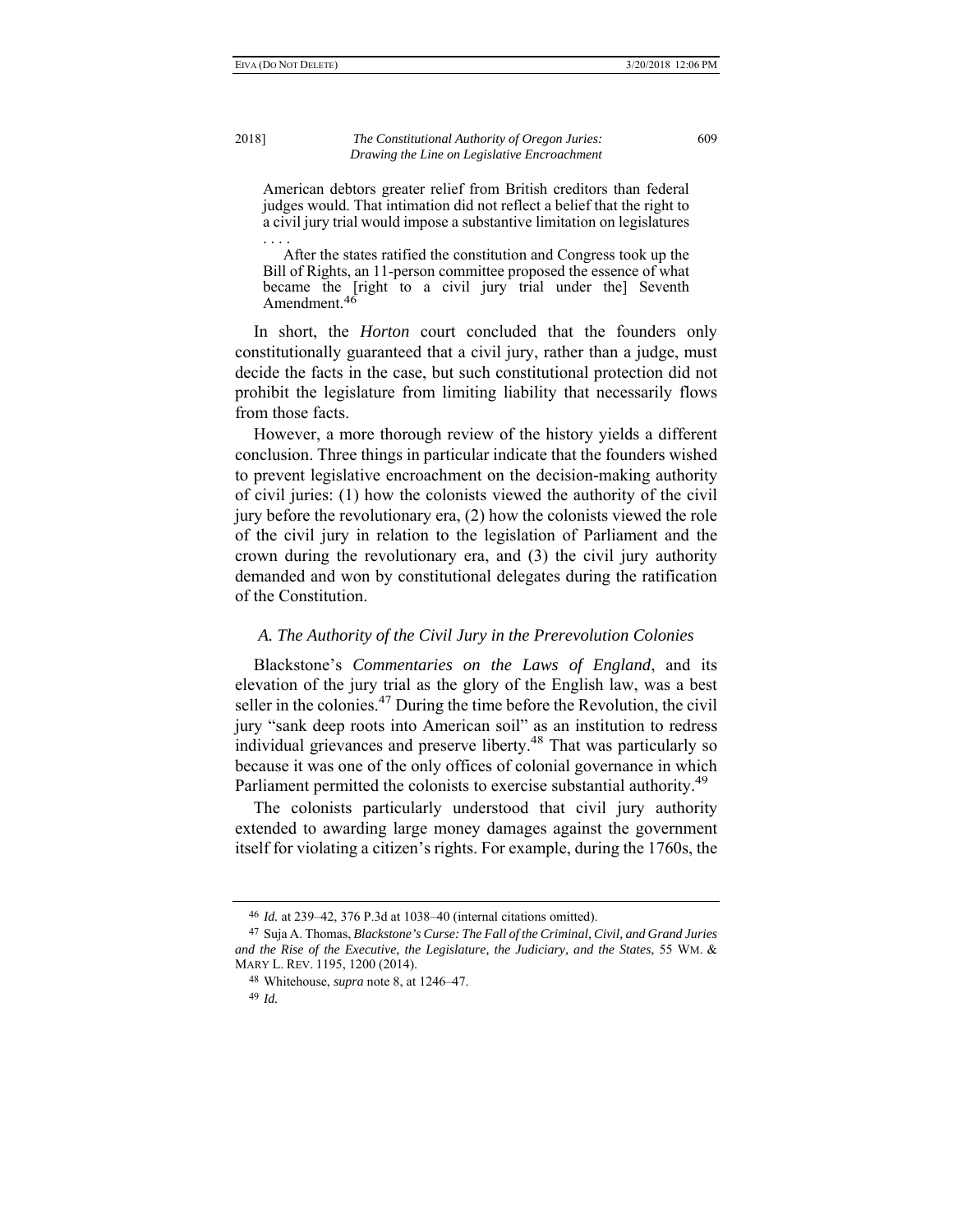colonists were keenly aware of the case of John Wilkes.<sup>50</sup> Wilkes accused the King of England of lying and was arrested and charged with seditious libel. $51$  The case was dismissed, Wilkes sued for damages against the head of the English government, and the jury awarded him £1000, an extraordinary sum at the time.<sup>52</sup> The Lord Chief Justice of England declared that the jury held the authority to award such damages even if it was "for more than the injury received" because a jury's "[d]amages are designed not only as a satisfaction to the injured person, but likewise as a punishment to the guilty, to deter from any such proceeding for the future, and as proof of the detestation of the jury to the action itself."<sup>53</sup>

Contrary to the court's statements in *Horton*, the prerevolutionary colonists understood that the civil jury was more than a procedural mechanism of fact finding; it was rather an institution that retained the authority necessary to hold even the head of the national government accountable for violating another's rights through damages verdicts.

### *B. The Authority of the Civil Jury in the Revolutionary Era*

The colonists view that a fundamental purpose of the civil jury was to provide a substantive limit on government authority was further developed during the revolutionary era. For the colonist at that time, the jury was "linked to political power"<sup>54</sup> and provided a forum to challenge English authority.<sup>55</sup>

As antagonism grew between the colonies and England, Parliament passed oppressive legislation, such as the Stamp Act and the Navigation Act, which substantively limited the authority of the colonial jury in many civil cases.<sup>56</sup> George Mason, in his 1766 Letter To the Committee of Merchants in London, warned that such English threats to the trial by jury caused significant dispute between England and the colonies.<sup>57</sup> Ultimately, such limits placed by Parliament on the

<sup>50</sup> Landsman, *supra* note 35, at 591.

<sup>51</sup> *Id.*

<sup>52</sup> *Id.* 

<sup>53</sup> *Id.* (quoting MARK PETERSON ET AL., PUNITIVE DAMAGES: EMPIRICAL FINDINGS 489–99 (1987)).

<sup>54</sup> Andrew Guthrie Ferguson, *The Jury as Constitutional Identity*, 47 U.C. DAVIS L. REV. 1105, 1118 (2014).

<sup>55</sup> *See generally* Landsman, *supra* note 35, at 594–96; Whitehouse, *supra* note 8, at 1247. 56 Landsman, *supra* note 35, at 595−96.

<sup>57</sup> 1 THE PAPERS OF GEORGE MASON 67 (Robert A. Rutland ed., 1970).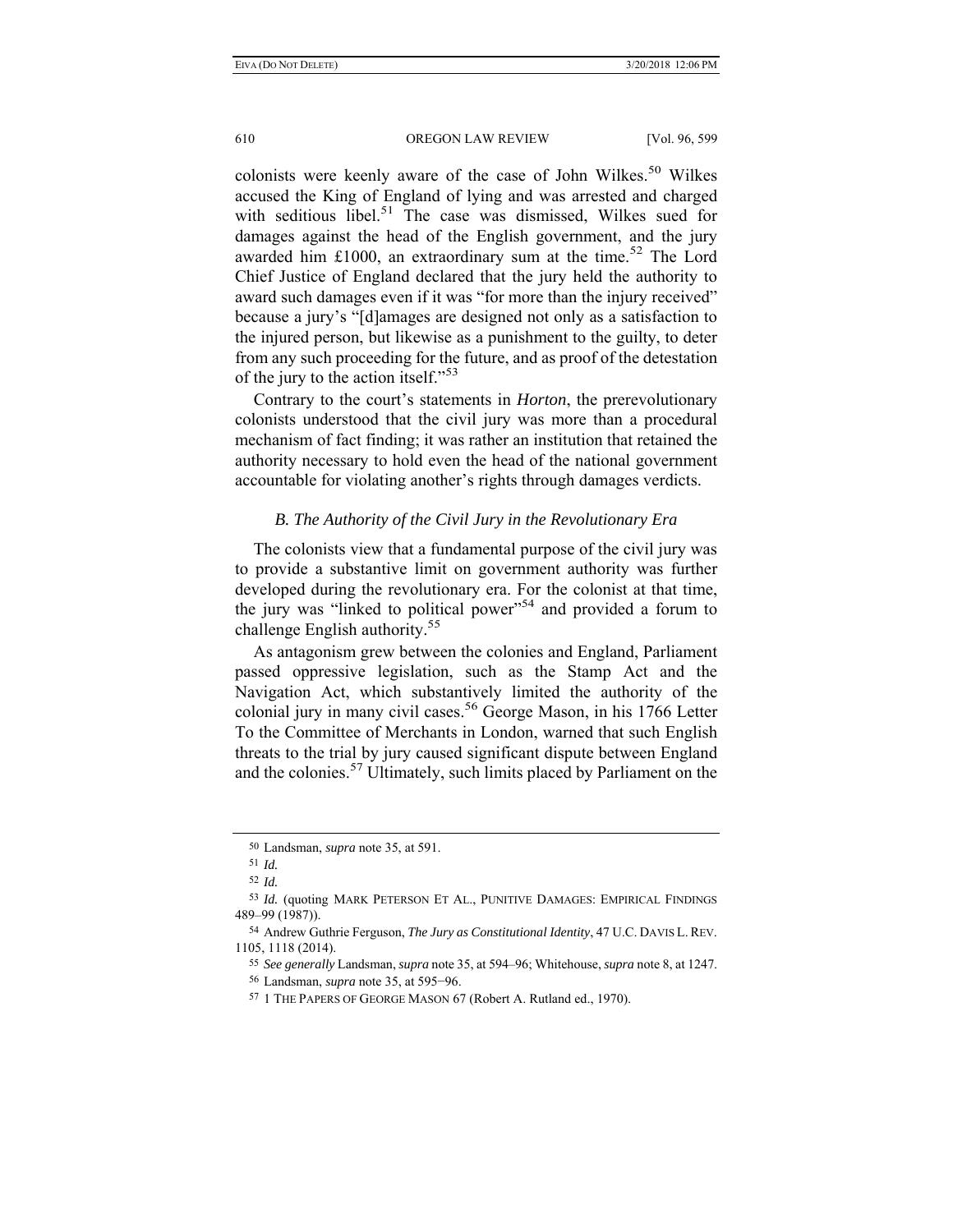authority of the jury served to help unite the thirteen colonies towards war against England.<sup>58</sup>

For example, in opposition to the Stamp Act legislation and its deprivation of the jury trial, colonists formed the Stamp Act Congress of 1765 and demanded that trial by jury was the inherent right of every British subject in the colonies.<sup>59</sup> Likewise, in the meeting of the First Continental Congress in 1774, the colonists took aim at other parliamentary legislation that removed certain cases to England for trial and at royal regulations that interfered with jury selection.<sup>60</sup> That Congress declared "the respective colonies are entitled to the common law of England, and more especially to the great and inestimable privilege of being tried by their peers of the vicinage, according to the course of that law."<sup>61</sup>

In the Second Continental Congress, the colonists protested against further legislation of Parliament that deprived them "of the accustomed and inestimable privilege of trial by jury, in cases affecting both life and property.<sup>562</sup> Those repeated demands for trial by jury eventually culminated in the colonists listing the deprivation of the "Benefits of Trial by Jury" as an express grievance in the Declaration of Independence from England.<sup>63</sup>

In short, the colonists went to war rather than allow Parliament to legislatively limit the authority of the jury. The colonists did not view the jury as the *Horton* court suggests, a mere procedural factfinder whose authority may ebb and flow by legislative fiat. Indeed, it was such legislative fiat to limit the civil jury's authority that poked the bear of revolution.

# *C. The Authority of the Civil Jury Guaranteed by the Bill of Rights*

Unlike the criminal jury trial, the Constitution did not initially guarantee the jury in civil cases. That caused a critical debate between the federalists and the anti-federalists<sup>64</sup> about whether the civil jury

<sup>58</sup> *See* Landsman, *supra* note 35, at 596.

<sup>59</sup> *Id.* at 595.

<sup>60</sup> *Id.* at 596.

<sup>61</sup> *Id.*

<sup>62</sup> *Id.*

<sup>63</sup> THE DECLARATION OF INDEPENDENCE para. 20 (U.S. 1776).

<sup>64</sup> Charles Wolfram suggests:

One of the earliest successes of the "federalists," the party that eventually won the battle over the adoption of the Constitution, was to foist upon their opponents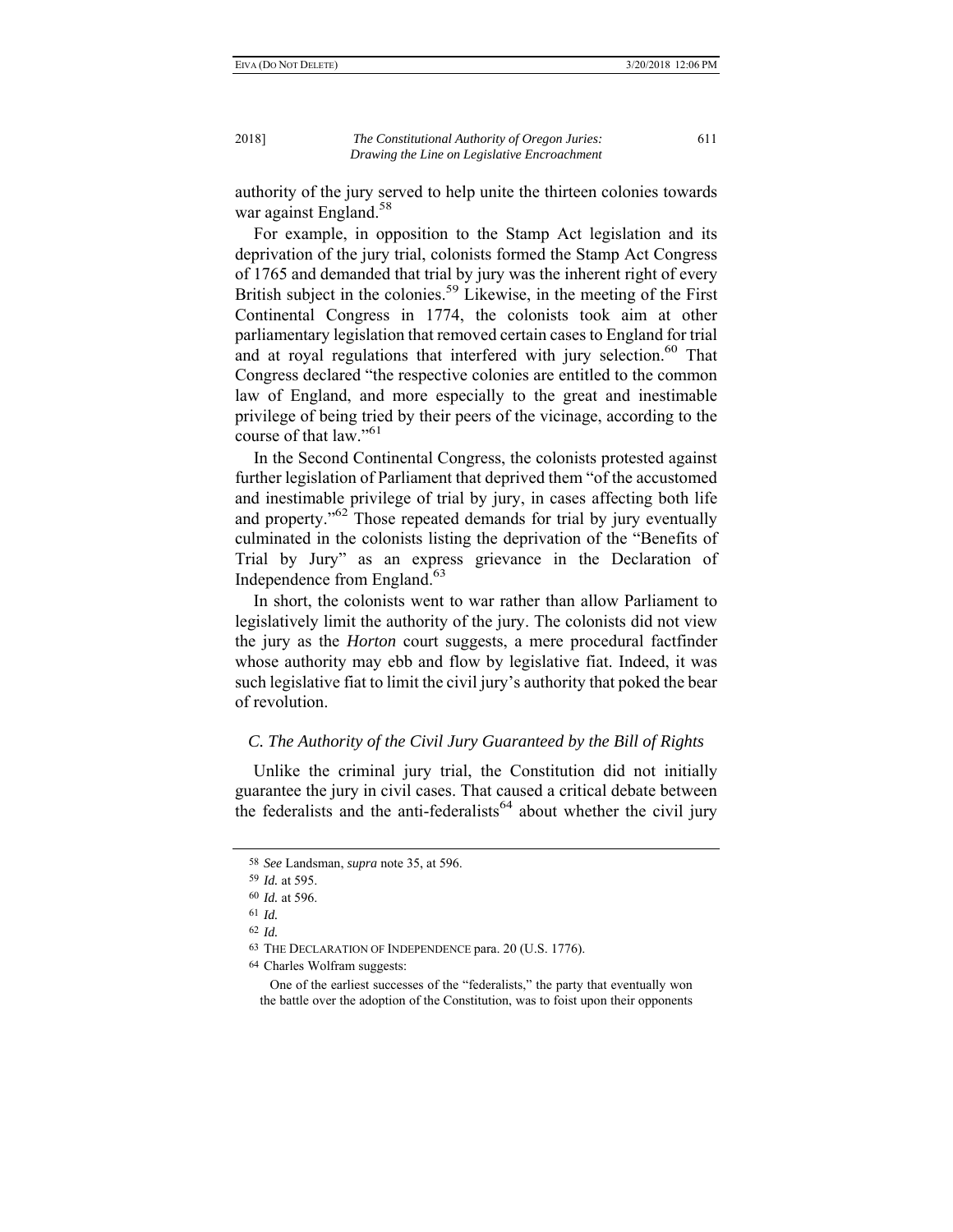needed constitutional protection.<sup>65</sup> Alexander Hamilton, a federalist leader, advocated that the role of the civil jury was best decided by the legislature, and its absence from the Constitution distinctly gave the legislature the "liberty either to adopt that institution or to let it alone."66 His lackluster defense of the institution is not surprising because, unlike the anti-federalists who saw the civil jury as "the very palladium of free government," Hamilton admitted that he could not "readily discern the . . . connection between the existence of liberty, and the trial by jury in civil cases."<sup>67</sup>

The anti-federalists agreed with Hamilton that the omission of the civil jury from the Constitution gave permission for the legislature to limit the jury's authority as it saw fit, but rather than seeing that as an advantage, they saw it "as portending a new form of tyranny."68 That concern nearly prevented state ratification of the Constitution.<sup>69</sup>

The anti-federalists argued for a bill of rights that constitutionally guaranteed a civil jury.70 "Historians of the period unanimously agree that the attack on the proposed Constitution by the antifederalists based on its omission of [such] a bill of rights struck a very responsive chord in the public."<sup>71</sup>

Certainly, as the *Horton* court described, the anti-federalists wanted constitutional protections for civil juries to protect citizens in the unique circumstances of debtor cases and to avoid undue influence from corrupt or biased judges.72 However, the demand for a constitutional guarantee for the civil jury also was born of the antifederalists' desire to substantively limit the ability of the legislature to curtail the jury and to ensure that government was subject to damages

67 *Id.*

68 Ferguson, *supra* note 54, at 1117.

69 *Id.*

70 *See* Wolfram, *supra* note 64, at 667.

71 *Id.* at 668.

the appellation "antifederalists." The connotations of opposition to a system of state-national governments and of sheer obstructionism were well appreciated by the "antifederalists" who vigorously argued that the name was better deserved by the supporters of the Constitution, who in fact should not be regarded as "federalists," but rather as "consolidationists" or "nationalists."

Charles W. Wolfram, *The Constitutional History of the Seventh Amendment*, 57 MINN. L. REV. 639, 667 n.77 (1973).

<sup>65</sup> S*ee* Landsman, *supra* note 35, at 598–600.

<sup>66</sup> THE FEDERALIST NO. 83 (Alexander Hamilton).

<sup>72</sup> *See id.* at 679–81 (discussing concerns in debtor cases); *see also id.* at 708–10 (discussing concerns about corrupt judges).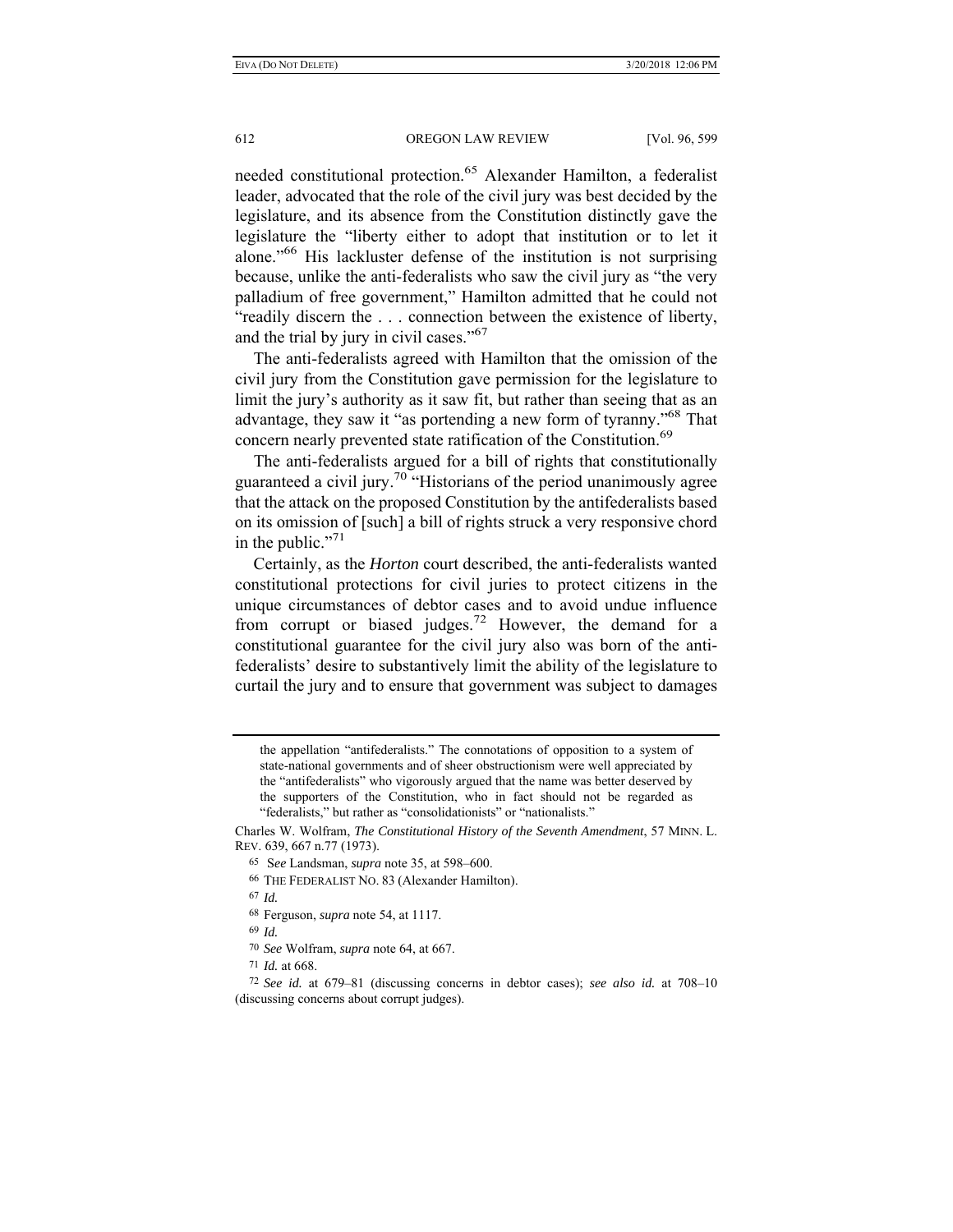verdicts for harming citizens. Charles Wolfram summarized the record of the debate as follows:

[S]urviving materials demonstrate that the antifederalists advanced several distinct and specific arguments in favor of civil jury trial: the protection of debtor defendants; *the frustration of unwise legislation*; the overturning of the practices of courts of vice-admiralty; *the vindication of the interests of private citizens in litigation with the government*; and the protection of litigants against overbearing and oppressive judges.73

Indeed, the anti-federalists believed that civil jury authority was essential "to offset . . . overzealous legislatures."74 Consequently, antifederalists insisted on a constitutional guarantee of the civil jury, in particular "to guard against unwanted legislation passed by a misguided national legislature. Certainly the same potentially oppressive legislature that might pass obnoxious legislation could not be trusted to preserve a right of jury trial in cases arising under that legislation."<sup>75</sup>

George Mason, a prominent anti-federalist, advocated for "constitutional inclusion of the civil jury, because otherwise Congress could have as much influence as it desired on the decisions of the jury."<sup>76</sup> During the ratification debates he argued:

[W]hat chance will poor men get, where Congress have the power of legislating in all cases whatever, and where judges and juries may be under their influence, and bound to support their operations? Even with juries the chance of justice may here be very small, as Congress have unlimited authority, legislative, executive, and judicial.<sup>77</sup>

Likewise, at the Virginia ratification debates, James Monroe argued that a constitutional guarantee was necessary to prevent Congress from abolishing the civil jury:

[S]uppose [Congress] should be of opinion that the right of the trial by jury was not one of the requisites to carry it into effect; there is no check in this Constitution to prevent the formal abolition of it . . . . They are not restrained or controlled from making any law, however oppressive in its operation, which they may think necessary to carry

<sup>73</sup> *Id.* at 670–71 (emphasis added).

<sup>74</sup> Stephan Landsman, *The Civil Jury in America*, 62 L. & CONTEMP. PROBS. 285, 289 (1999).

<sup>75</sup> Wolfram, *supra* note 64, at 664–65.

<sup>76</sup> Suja A. Thomas, *The Missing Branch of the Jury*, 77 OHIO ST. L.J. 1261, 1280 (2016).

<sup>77</sup> Wolfram, *supra* note 64, at 684 n.111 (alteration in original) (quoting 3 THE DEBATES IN THE SEVERAL STATE CONVENTIONS ON THE ADOPTION OF THE FEDERAL CONSTITUTION, AS RECOMMENDED BY THE GENERAL CONVENTION AT PHILADELPHIA, IN 1787, at 431 (Jonathan Elliot ed., 1891) [hereinafter Elliot DEBATES]).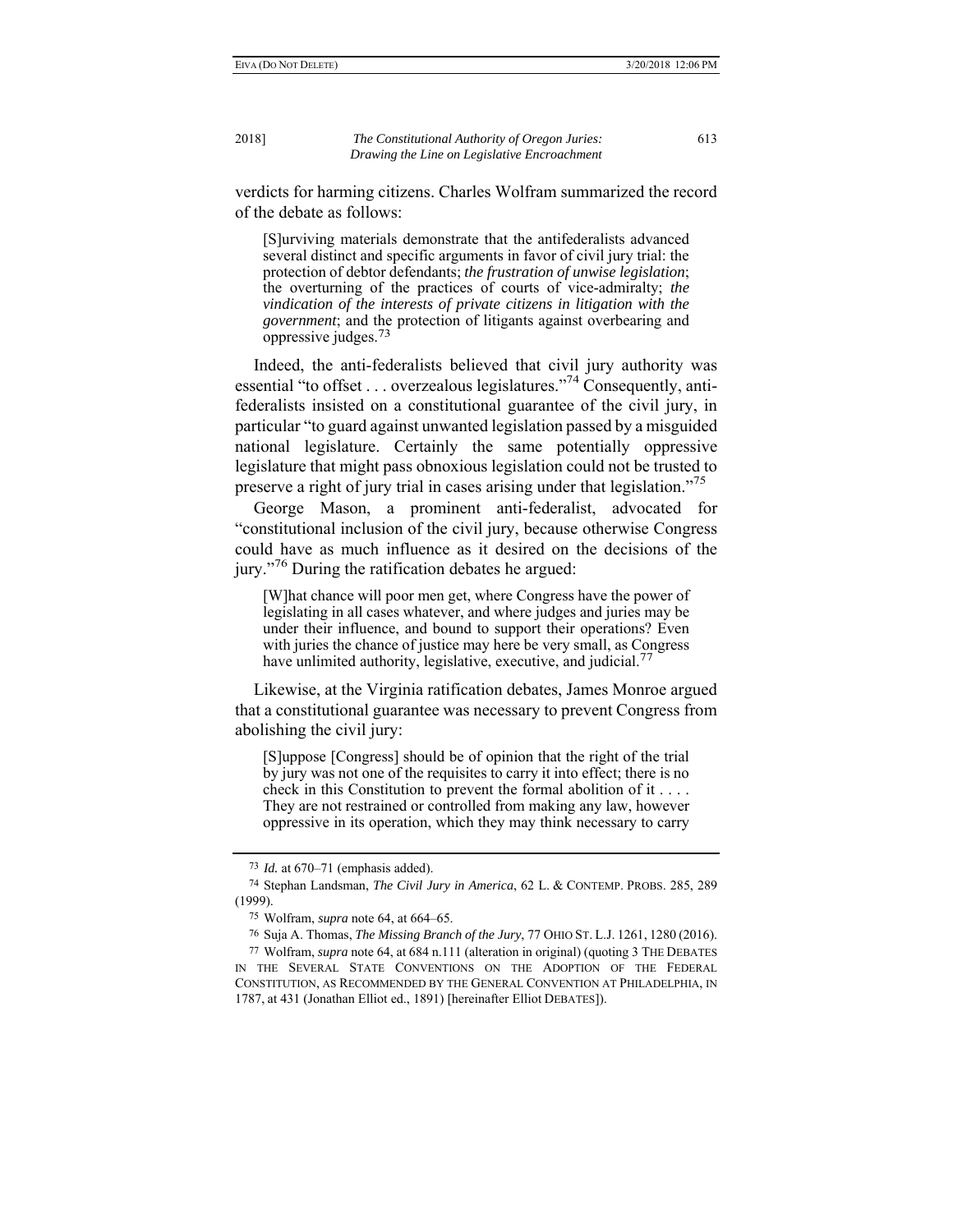their powers into effect. By this general, unqualified power, they may infringe not only on the trial by jury, but the liberty of the press . . . . Our great unalienable rights ought to be secured from being destroyed by such unlimited powers, either by a bill of rights, or by an express provision in the body of the Constitution.<sup>78</sup>

The anti-federalists also highlighted the need for a constitutional guarantee for the civil jury to ensure that government infringement on citizen liberty could be deterred by large damage verdicts.<sup>79</sup> Reminiscent of the colonists' keen awareness of the jury's high damages verdict against the leader of the English government for violating a citizen's liberties in the Wilkes case, discussed *supra* Part II, Section A, the founders sought constitutional preservation of the jury's authority to render heavy damages verdicts to deter the government and its employees from harming the citizenry:

 Suppose, therefore, that the military officers of Congress, by a wanton abuse of power, imprison the free citizens of the United States of America; suppose . . . that a constable, having a warrant to search for stolen goods, pulled down the clothes of a bed in which there was a woman and searched under her shift—suppose, I say, that they commit similar or greater indignities, in such cases a trial by jury would be our safest resource [to ensure that] heavy damages would at once punish the offender and deter others from committing the same.<sup>80</sup>

Simply put, the founders sought a constitutional guarantee for the civil jury to preserve the institution's ability to protect liberty and physical integrity from government intrusion, to substantively limit the ability of the legislature to impede the authority of the jury, and to ensure full and fair damages against state actors that caused harms to citizens.

The anti-federalists would not ratify the Constitution unless the jury, instead of any other government office, held the decision-making authority in all cases brought before the judiciary. As the Federal Farmer, another famous anti-federalist, described:

[B]y holding the jury's right to return a general verdict in all [civil] cases sacred, we secure to the people at large, their just and rightful controul [sic] in the judicial department . . . . The body of the people, principally, bear the burdens of the community; they of right ought to have a controul [sic] in its important concerns, both in making and

<sup>78</sup> Wolfram, *supra* note 64, at 706 (quoting Elliot DEBATES*, supra* note 77, at 218).

<sup>79</sup> Thomas, *supra* note 76, at 1281–82.

<sup>80</sup> Wolfram, *supra* note 64, at 708 n.187 (quoting PENNSYLVANIA AND THE FEDERAL CONSTITUTION, 1787-1788, at 154 (John Bach McMaster & Frederick Dawson Stone eds., 1888)).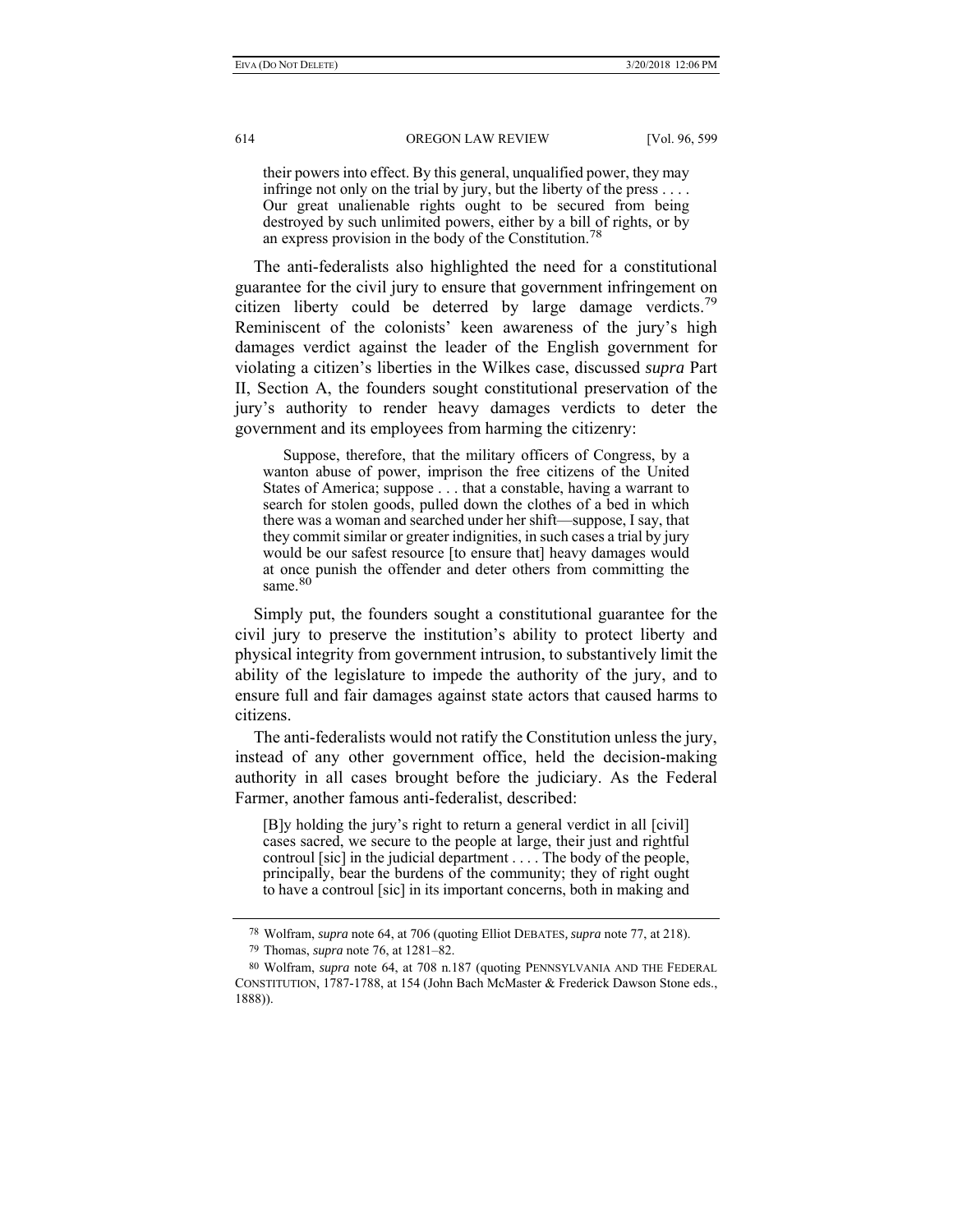executing the laws, otherwise they may, in a short time, be ruined . . . . This, and the democratic branch in the legislature, as was formerly observed, are the means by which the people are let into the knowledge of public affairs–are enabled to stand as the guardians of each others [sic] rights, and to restrain, by regular and legal measures, those who otherwise might infringe upon them.<sup>81</sup>

Or as John Adams succinctly explained: "the common people, should have as complete a control . . . in every judgment of a court of iudicature" as they do in the legislature. $82$ 

In the end, Hamilton and the federalists lost in their effort to allow the legislature to control, limit, or dismantle the civil jury as it saw fit by the omission of a constitutional guarantee for such juries.<sup>83</sup> The federalists needed nine ratifying states to approve the Constitution without a provision protecting the authority of the civil jury.<sup>84</sup> Due to the demands and efforts of the anti-federalists, by August 1788, "five of the thirteen ratifying conventions had already made clear, in a series of formal declarations, that Americans wanted more jury safeguards . .

..<sup>85</sup> Ultimately, ratification of the Constitution would not happen until the two factions agreed that the provisions of the Bill of Rights, including the constitutional guarantee of the civil jury trial, also would be sent to the states for ratification. <sup>86</sup> And, once received, the states did indeed ratify the Bill of Rights.<sup>87</sup>

As a result, the founders placed the civil jury trial within the constitutional scheme of the separation of powers. Americans would not see the jury trial right as "mere procedural formality, but [rather] a fundamental reservation of power in . . . constitutional structure . . . [to] ensure[] the people's ultimate control . . . in the judiciary."<sup>88</sup> The jury would from then forward hold authority over decisions that affect the liberty and rights of individual citizens in civil trials, and no government official or body was entitled to intrude upon that decision making; the civil juror as a fact finder was elevated to "a constitutional

<sup>81</sup> *Letter from the Federal Farmer, No. 15* (Jan. 18, 1788), *reprinted in* 4 THE FOUNDERS' CONSTITUTION 397 (Philip B. Kurland & Ralph Lerner eds., 2000).

<sup>82</sup> JOHN ADAMS, 2 WORKS OF JOHN ADAMS 253 (Charles C. Little & James Brown eds., 1850).

<sup>83</sup> Whitehouse, *supra* note 8, at 1251–52.

<sup>84</sup> Wolfram, *supra* note 64, at 696.

<sup>85</sup> Whitehouse, *supra* note 8, at 1251 (quoting AKHIL REED AMAR, AMERICA'S CONSTITUTION: A BIBLIOGRAPHY 236 (2005)).

<sup>86</sup> Whitehouse, *supra* note 8, at 1252.

<sup>87</sup> *See* U.S. CONST. amends. I–X.

<sup>88</sup> *See* Blakely v. Washington, 542 U.S. 296, 306 (2004).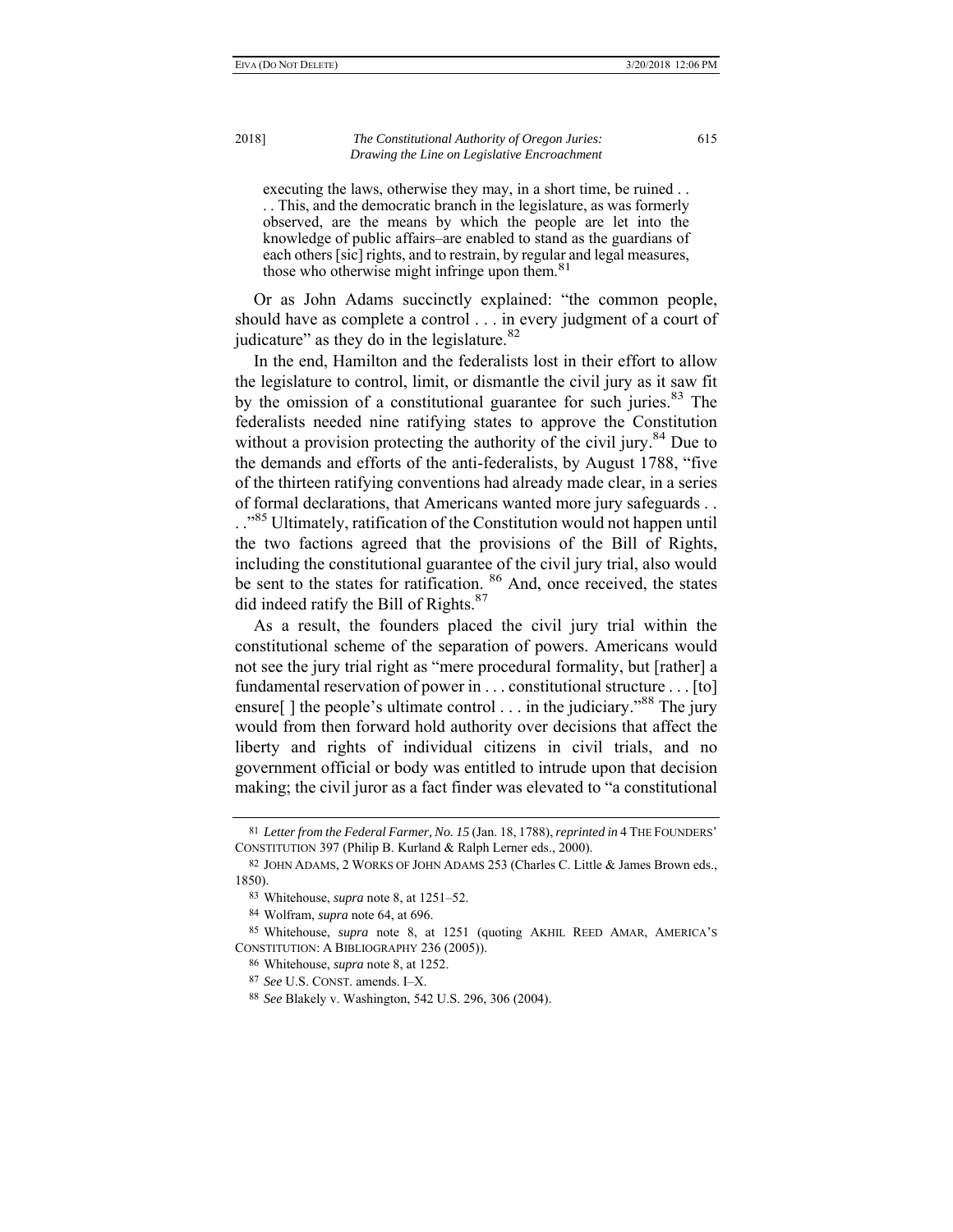officer—the constitutional equal" to legislative, executive, and judicial officers.<sup>89</sup>

The above understanding of the U.S. constitutional history of the civil jury trial indicates several serious errors in the Oregon Supreme Court's historical conclusions in *Horton*. First, although the court extensively cites to Wolfram's scholarship, it appears that the court failed to appreciate essential findings by Wolfram. Indeed, the *Horton*  court offered a myopic view of Wolfram's conclusions:

Wolfram explains that the antifederalists' objections were not based solely on the ground that juries would be more accurate than judges. Rather, examining the speeches in the state ratifying conventions, Wolfram concluded that the speakers intimated, although they never expressly stated, that juries would provide American debtors greater relief from British creditors than federal judges would. *That intimation did not reflect a belief that the right to a civil jury trial would impose a substantive limitation on legislatures*. Rather, it reflected the belief that, in an individual case, a jury might adjudicate the facts in a way that would favor local interests over foreign ones.<sup>90</sup>

The *Horton* court's summary erroneously excludes Wolfram's recognition that the anti-federalists' demands for a constitutional guarantee for the civil jury trial were motivated by a desire to impose a substantive limitation on legislatures. Wolfram emphasized that the anti-federalists wished to secure civil jury authority from "frustration[s] of unwise legislation" and to ensure "the vindication of the interests of private citizens in litigation with the government.<sup> $2^{91}$ </sup> He further explained that the anti-federalists sought a constitutional guarantee to specifically protect the civil jury authority from a "potentially oppressive legislature that might pass obnoxious legislation [to the] right of [a civil] jury trial."<sup>92</sup>

Of course, if the *Horton* court acknowledged those historical bases for the constitutional guarantee of the civil jury trial, it would have been far more difficult for the court to reach its holding that the constitutional protections for the civil jury trial *do not* prevent the legislature from passing statutes that frustrate the jury's authority to

<sup>89</sup> William G. Young, *Vanishing Trials, Vanishing Juries, Vanishing Constitution*, 40 SUFFOLK U. L. REV. 67, 71 (2006).

<sup>90</sup> Horton v. Or. Health & Sci. Univ., 359 Or. 168, 242, 376 P.3d 998, 1039–40 (2016) (emphasis added) (citation omitted).

<sup>91</sup> Wolfram, *supra* note 64, at 670–71.

<sup>92</sup> *Id.* at 664–65.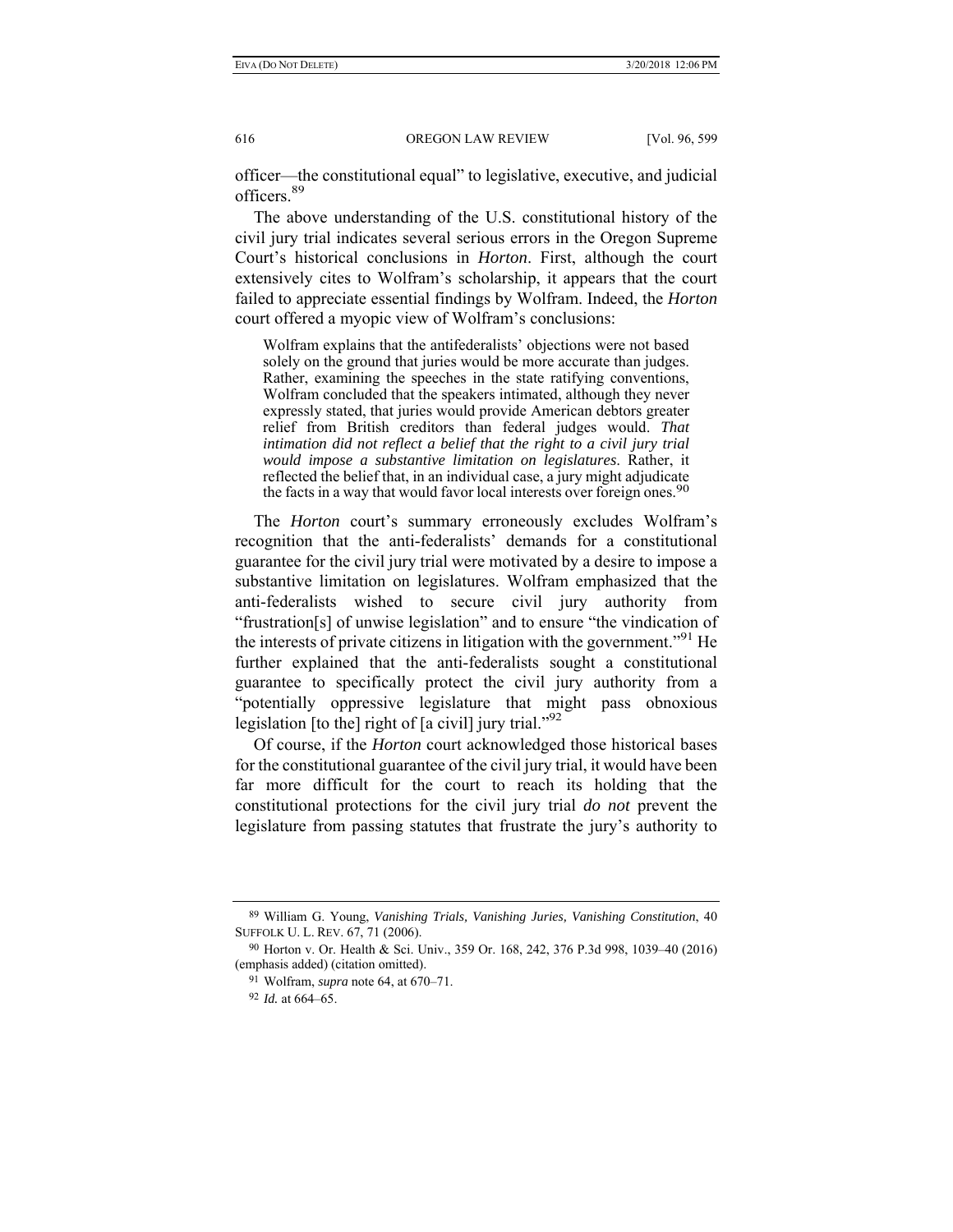"vindicat[e] the interest of private citizens in litigation with the government"<sup>93</sup> through damages verdicts.

The *Horton* court also inappropriately placed undue historical importance on Hamilton's opinions of the civil jury in its analysis. The court even cited Hamilton's opinions as authority to overturn *Lakin*  (that the legislature could not substantively limit the liability found by the jury).  $94$  The court explained:

 Hamilton's discussion of a right to a civil jury trial in *The Federalist No. 83* bears on the issue that *Lakin* decided in two respects. First, the arguments for and against including a civil jury trial guarantee that Hamilton canvassed all addressed the jury's value as a procedural corrective to potentially biased or, worse, corrupt judges serving as the triers of fact. Those arguments do not suggest that the right was viewed as a substantive limit on Congress's lawmaking power. Second, Hamilton made that point expressly in responding to an argument "that trial by jury [serves as] a safeguard against an oppressive exercise of the power of taxation." In addressing that argument, Hamilton explained that the right to a civil jury placed no limit on the legislature's power to define the substantive law.<sup>95</sup>

Hamilton should not be guiding the *Horton* court on this issue. As discussed in detail above, Hamilton's opinions on the authority of the civil jury lost. His view that the legislature was free to limit the jury's authority not only nearly prevented the U.S. Constitution from being ratified, but also was necessarily left to the dustbin of history when the anti-federalists extracted the constitutional guarantee of the civil jury trial in exchange for ratification. It was constitutionally agreed long ago that the opinions of Hamilton *do not* define the authority of the civil jury in relation to the legislature, and, consequently, the *Horton* court should not have cited those opinions as a basis to overrule *Lakin*.

<sup>93</sup> *Cf. id.* at 664–65, 670–71 *with Horton*, 359 Or. at 250, 376 P.3d at 1044 ("[I]t is difficult to see how the jury trial right renders a damages cap unconstitutional. Neither the text nor the history of the jury trial right suggests that it was intended to place a substantive limitation on the legislature's authority to alter or adjust a party's rights and remedies.").

<sup>94</sup> *Horton*, 359 Or. at 240–43, 376 P.3d at 1039.

<sup>95</sup> *Id.* at 241, 376 P.3d at 1039 (alteration in original) (citation omitted).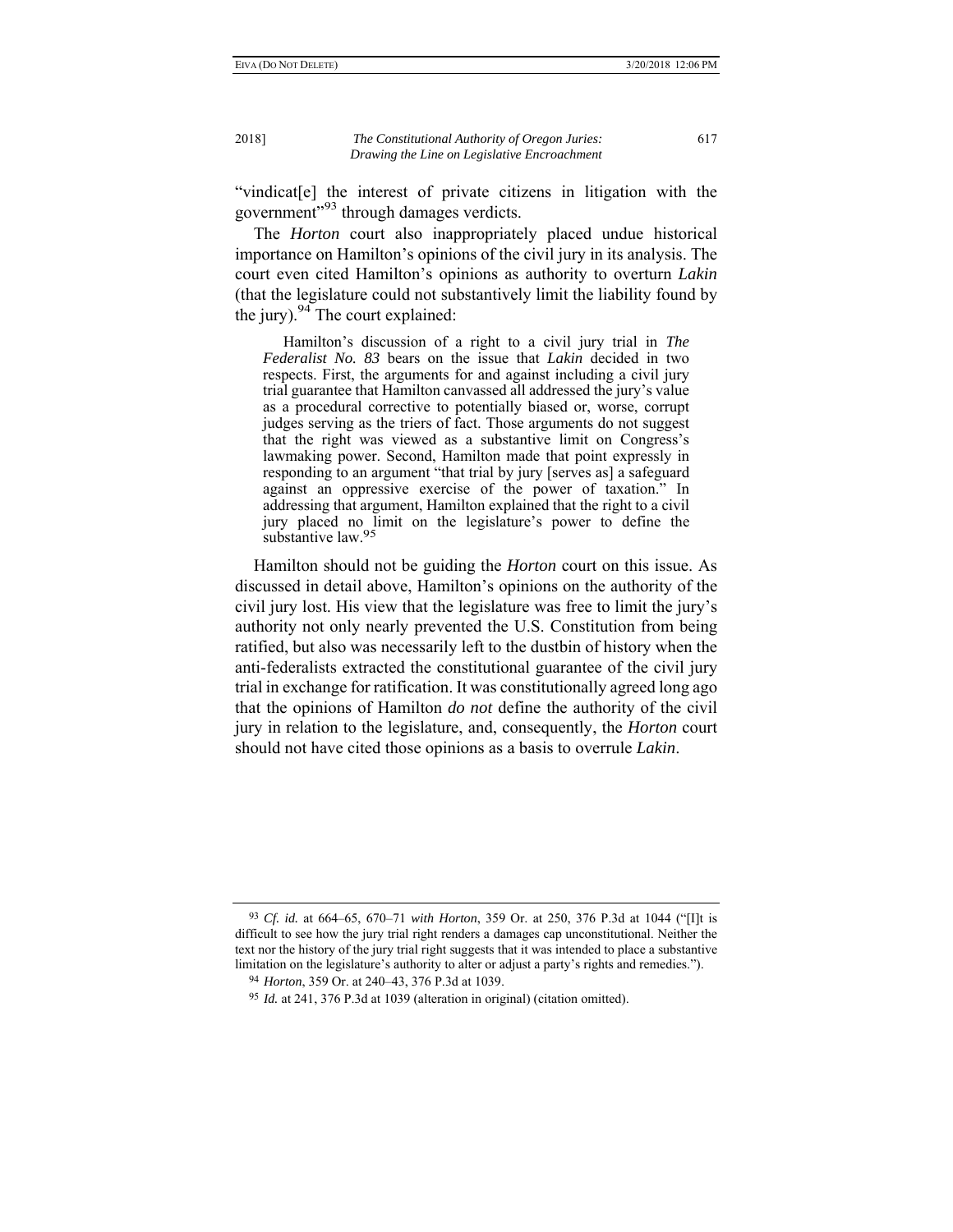#### III

# THE *HORTON* COURT AND OREGON'S CONSTITUTIONAL CIVIL JURY **GUARANTEES**

In *Horton*, the court stated that "the relevant history of Article I, Section 17, comes primarily from the English practice reflected in Blackstone's *Commentaries* and the history leading up to and surrounding the adoption of the Seventh Amendment.<sup> $96$ </sup> This Article agrees with the *Horton* court to that extent. There is no historical evidence identified by this author that the drafters of the Oregon Constitution wished to provide less protection to the civil jury trial than those argued for by anti-federalists when passing the Seventh Amendment.

On the contrary, Americans maintained a rigorous desire to preserve the authority of the civil jury up to the time the Oregon Constitution was adopted. For example, Alexis De Tocqueville indicated that the American people in the mid-nineteenth century regarded the jury as a separate institution of government and "a mode of the sovereignty of the people" distinctly fashioned to temper the tyranny of the majority.<sup>97</sup> There is nothing in the writing of De Tocqueville to suggest that the American people believed that their sovereign authority in the jury could be freely manipulated in any legislative session.<sup>98</sup>

Drafters of the Oregon Constitution may have even expanded the authority of their civil juries through Oregon's unique constitutional provisions. In their constitutional discussions and guarantees for the civil jury, the drafters distinctly identified the "right" or authority of the jury to decide not only the facts but also the "law." Article I, section 16, of the Oregon Constitution provides that "In all criminal cases whatever, *the jury shall have the right to determine the law*, and the facts under the direction of the Court as to the law, and the right of new trial, *as in civil cases*."<sup>99</sup>

Some members of the Constitutional Convention opposed recognizing that its plain terms prevented a court from having the "right to set aside a verdict where the jury were the judges of the law and facts" or that the uninformed jurors would need "magic" to "become

<sup>96</sup> *Id.* at 243, 376 P.3d at 1040.

<sup>97</sup> ALEXIS DE TOCQUEVILLE, DEMOCRACY IN AMERICA 261 (Harvey C. Mansfield & Delba Winthrop trans., 2012).

<sup>98</sup> *See generally id.*

<sup>99</sup> OR. CONST. art. I, § 16 (emphasis added).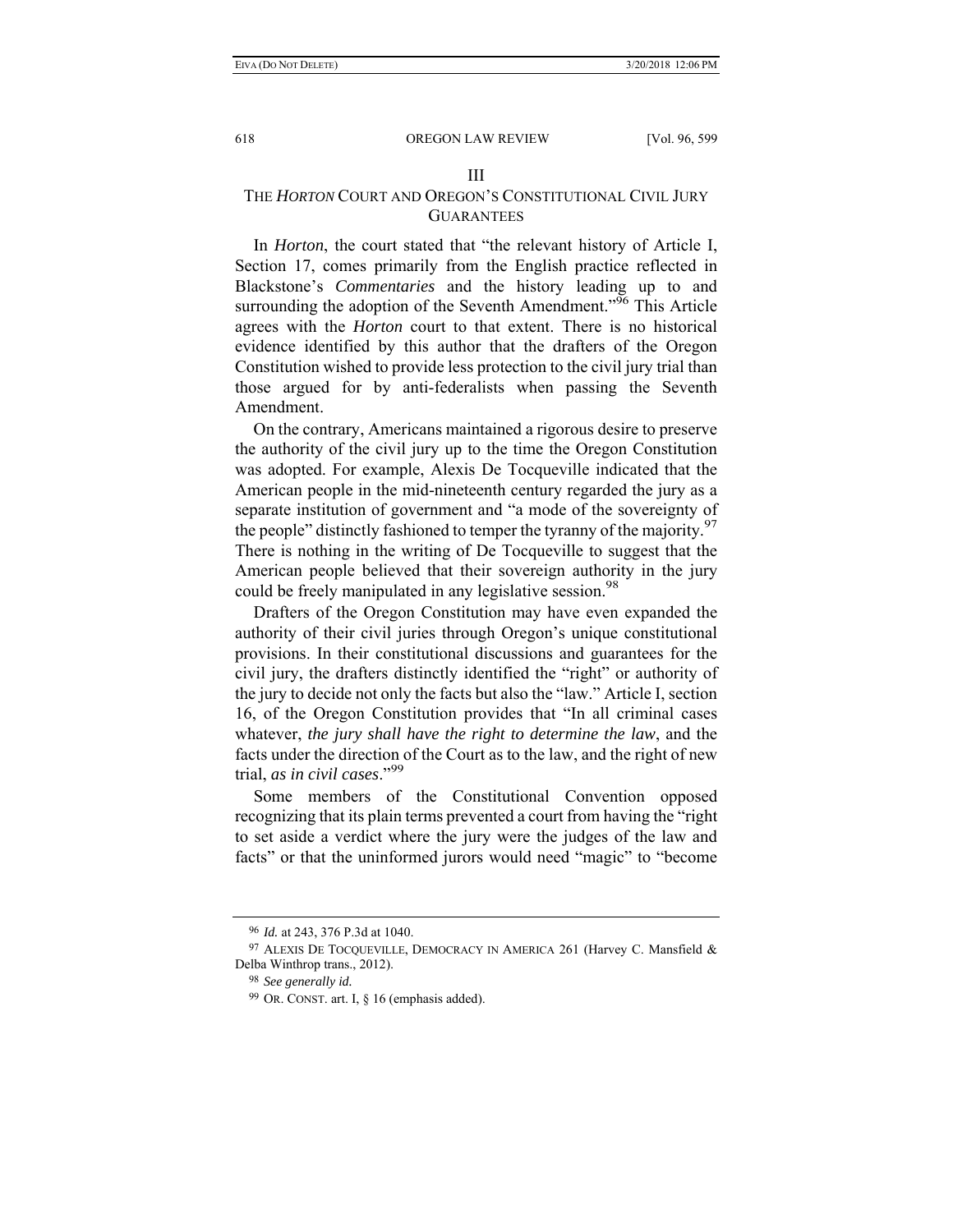acquainted with the rules of law."100 But those arguments were insufficient to defeat the bill and gave way to another member's argument that the jury's right to determine the law was necessary to protect against odious legislation when deciding cases.<sup>101</sup> Soon after that explanation for the need of such a provision, another member of the convention moved to amend the provision to include the clause "as in civil cases," reflecting their perception, comfort, and endorsement of civil jury power.102 And that constitutional provision passed as amended.<sup>103</sup>

Pursuant to Oregon state history and the "relevant history . . . from the English practice reflected in Blackstone's *Commentaries* and the history leading up to and surrounding the adoption of the Seventh Amendment,"<sup>104</sup> it is no great leap to conclude that article I, section 17, actually means what it says: "In all civil cases the right of Trial by Jury shall remain inviolate." That is, the authority of the jury to decide the case shall remain "inviolate" and thereby suffer no manipulation by the legislature or any other government actor.

# **CONCLUSION**

Oregon's Constitution preserves the civil jury's authority to "regulate[] the action of the community" so that it may secure "the liberty of the people."<sup>105</sup> The Oregon Constitution also preserves the authority of the civil jury to do that by levying a damages verdict that may restore an injured person for the harms that he or she has wrongly suffered at the hands of another. Likewise, the Oregon Constitution preserves a jury's authority to render a civil defendant liable for compensatory damages to deter others from engaging in similar harmful conduct. In a free society, in which all citizens are entitled to live their lives as they see fit, the civil jury is the constitutional promise that secures the liberty of each citizen from infringement by another.

The Oregon Supreme Court in *Horton* missed a critical opportunity to reinforce the authority of the civil jury so it could continue to protect

<sup>100</sup> THE OREGON CONSTITUTION AND PROCEEDINGS AND DEBATES OF THE CONSTITUTIONAL CONVENTION OF 1857, 313–14 (Charles Henry Carey ed., 1926).

<sup>101</sup> *Id.* at 314.

<sup>102</sup> *Id.* 

<sup>103</sup> *Id.* at 314–15.

<sup>104</sup> Horton v. Or. Health & Sci. Univ., 359 Or. 168, 243, 376 P.3d 998, 1040 (2016).

<sup>105</sup> 1 ANNALS OF CONG. 437 (1789) (Joseph Gales ed., 1834) (statement by James Madison).